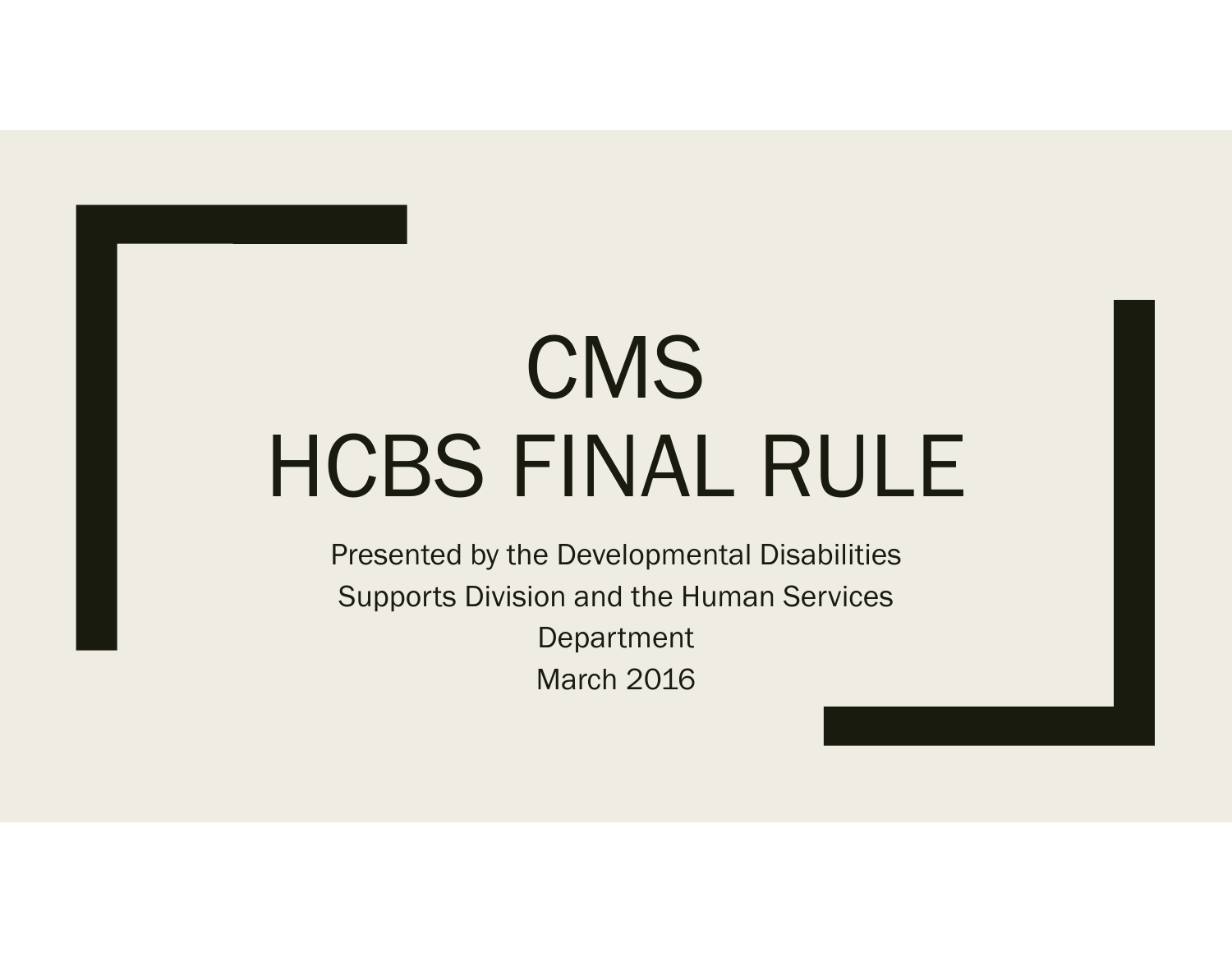### Learning Objectives

- 1.Attain an understanding of what the Final Rule is
- 2.Learn how the Final Rule will impact settings in the DDW, MFW and MVW
- 3.Understand relevant timelines
- 4.Understand what compliance looks like
- 5.Know where to obtain further information/resources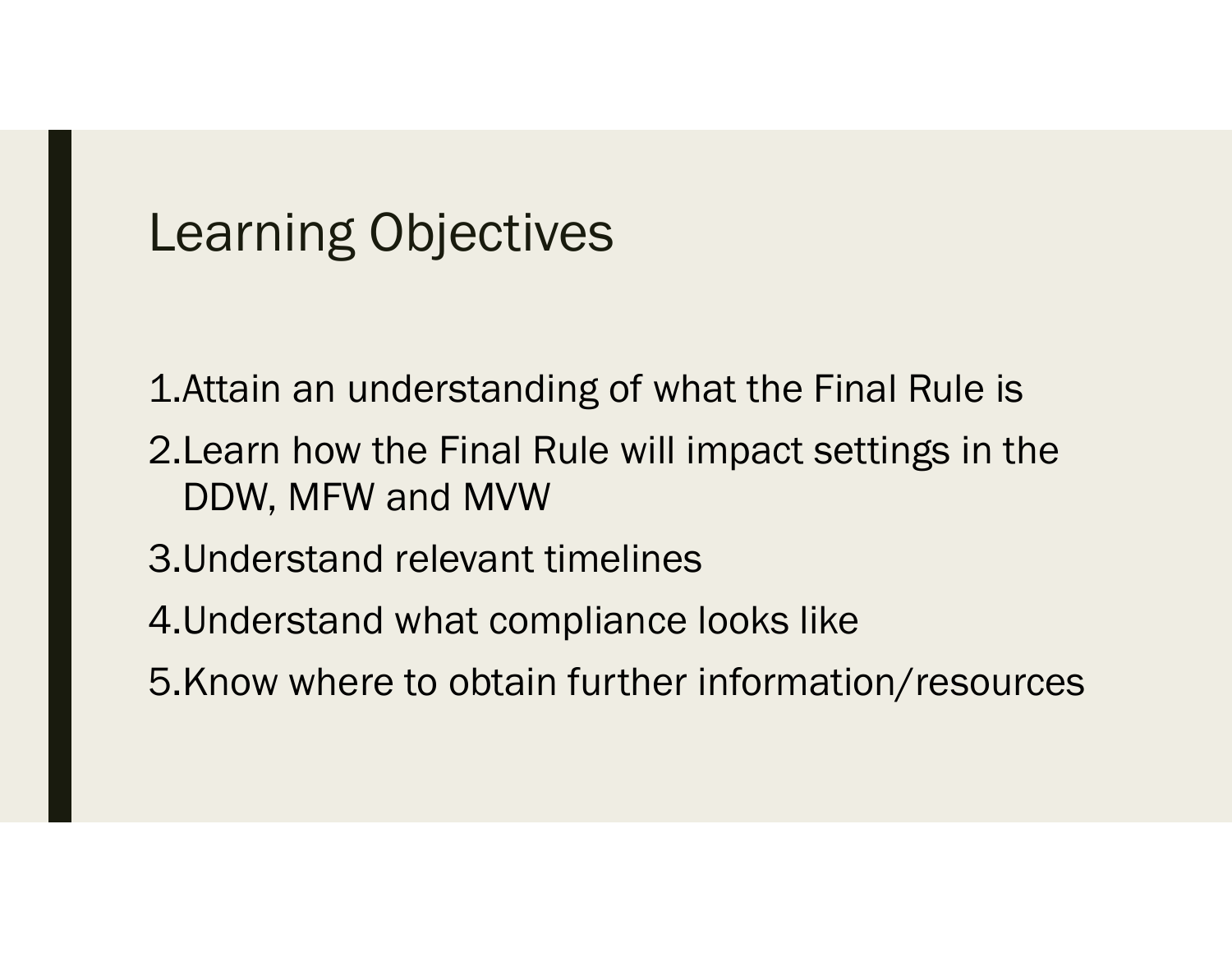## What is the Centers for Medicare & Medicaid Services (CMS) Final Rule?

January 16, 2014, CMS published a Final Rule addressing several sections of the Social Security Act and making changes to the 1915(c) Home and Community-Based Services (HCBS) programs.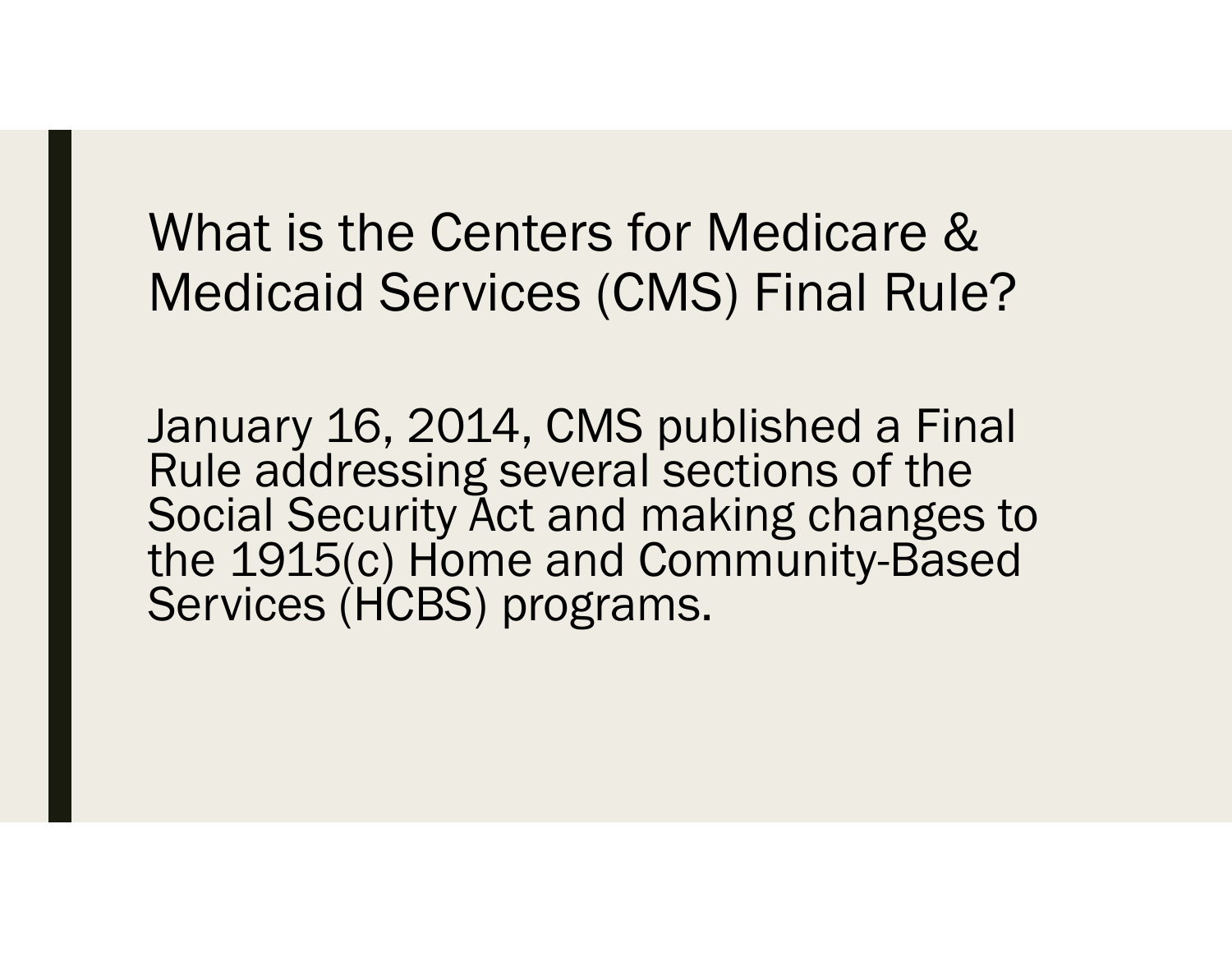# What is the Centers for Medicare & Medicaid Services (CMS) Final Rule?

Highlights:

*Defines and describes HCBS setting requirements* 

 *Defines PCP requirements for persons in HCBS settings*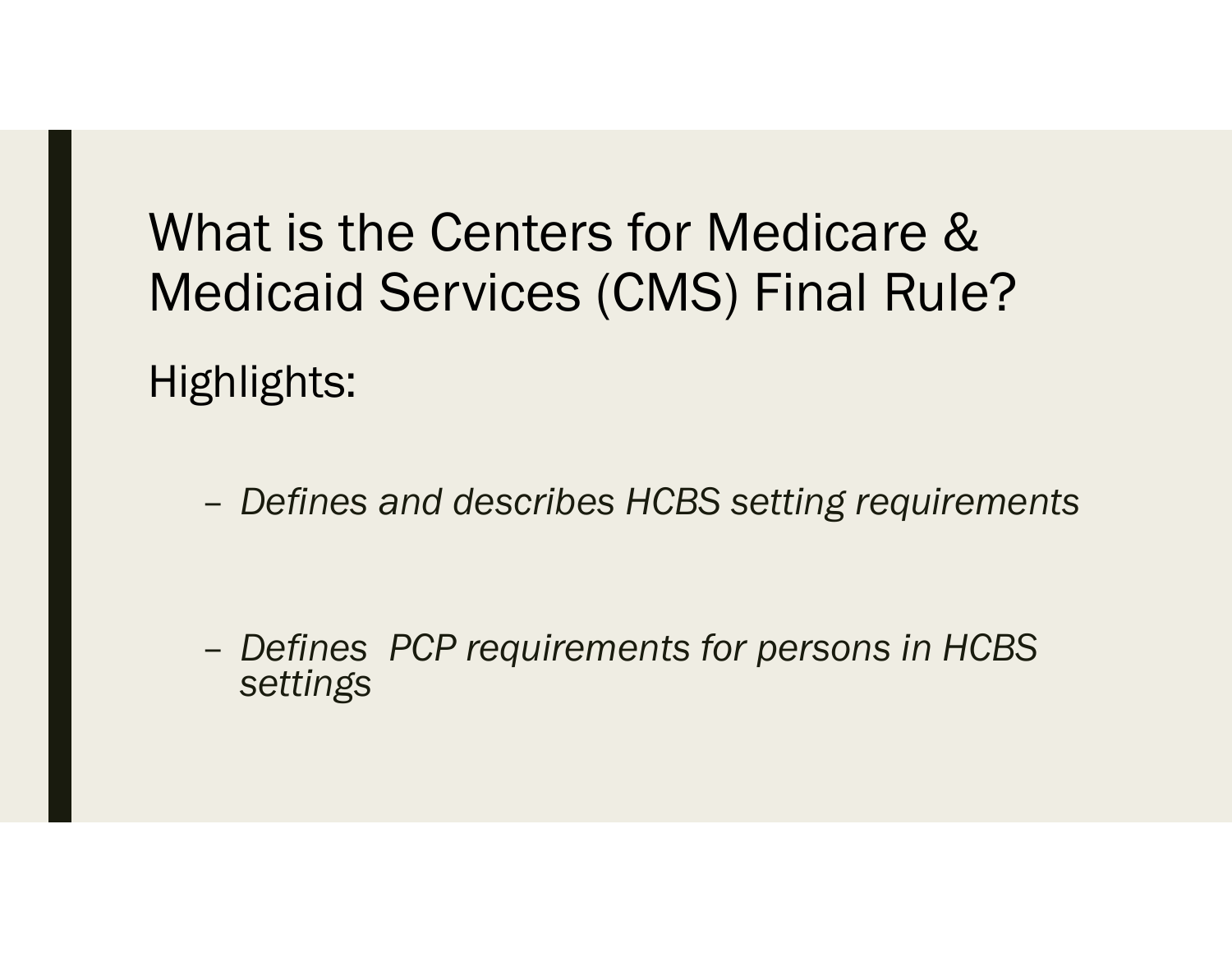## What is the Centers for Medicare & Medicaid Services (CMS) Final Rule?

Requirements are designed to improve available HCBS programs by:

- ensuring the quality of HCBS
- *providing protections to participants*
- *enabling participants the opportunity to receive services in the most integrated setting appropriate*
- maximizing opportunities for individuals to have full access to the benefits of community living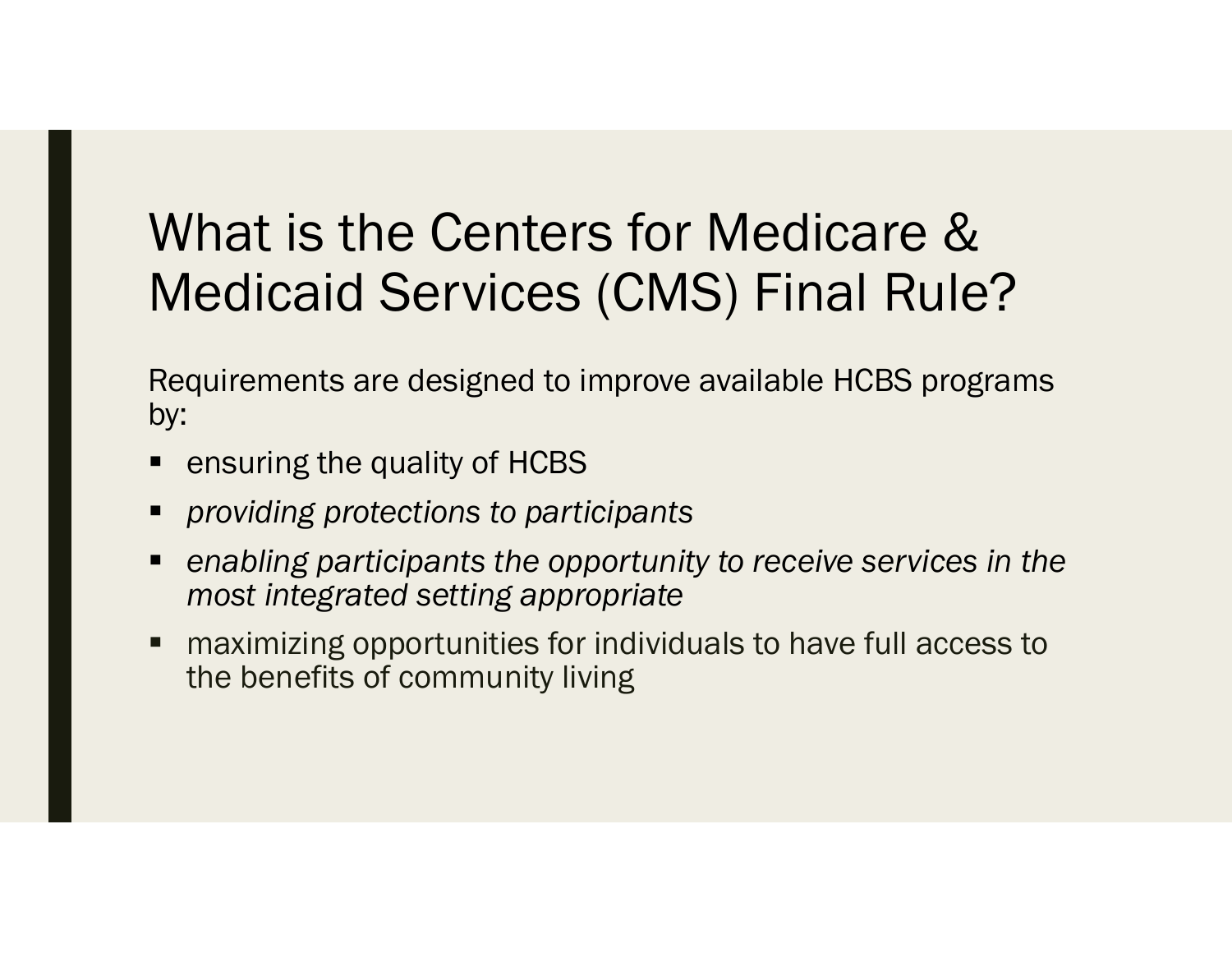# The Big Picture-Human Rights

- • Respect for inherent dignity, individual autonomy including the freedom to make one's own choices, and independence of persons;
- •Non-discrimination;
- $\bullet$  Full and effective participation and inclusion in society;
- • Respect for difference and acceptance of persons with disabilities as part of human diversity and humanity;
- •Equality of opportunity;
- •Accessibility;
- •Equality between men and women;

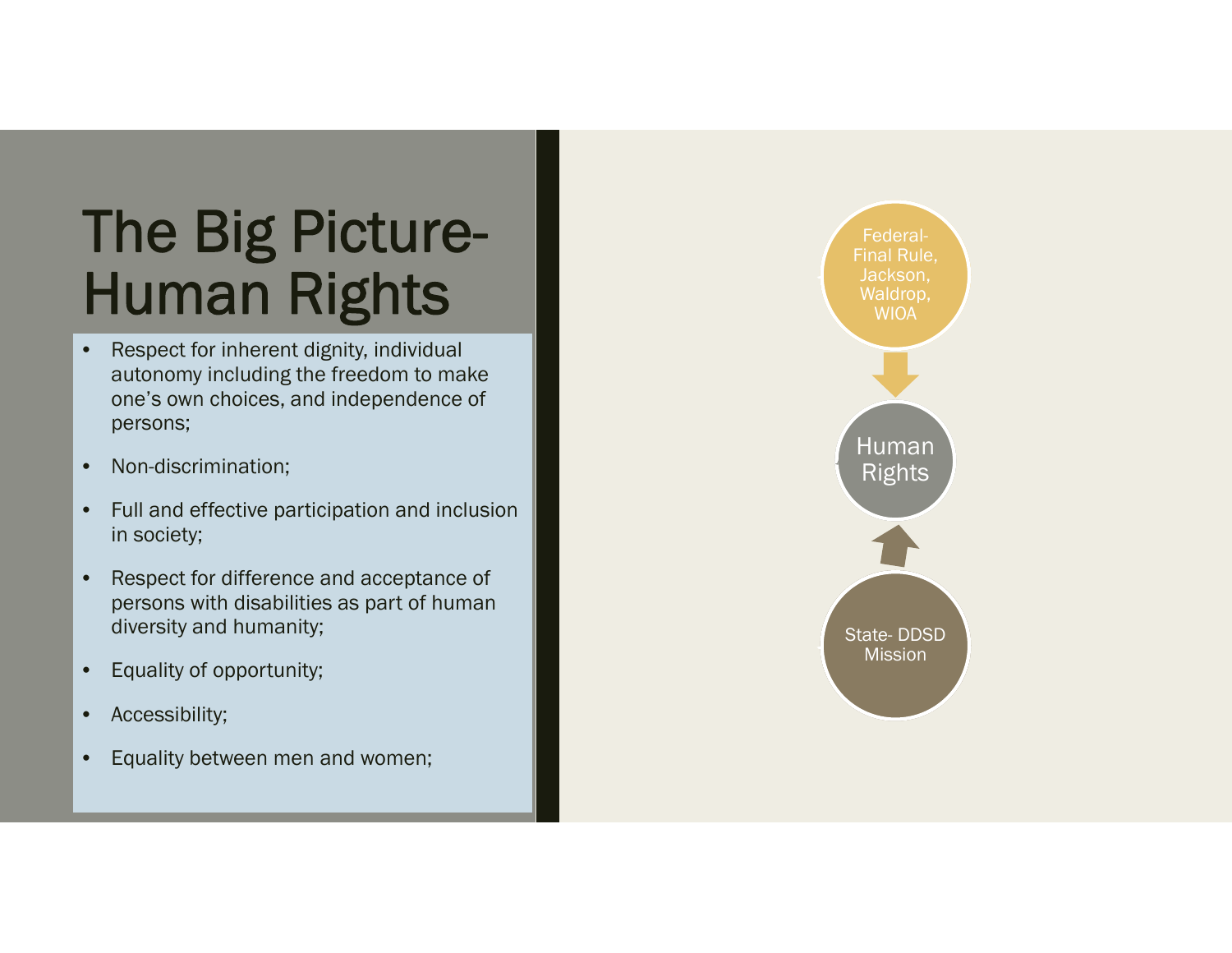### DDSD Mission

To effectively administer a system of personcentered community supports and services that promotes positive outcomes for all stakeholders with a primary focus on assisting individuals with developmental disabilities and their families to exercise their right to make choices, grow, and contribute to their community.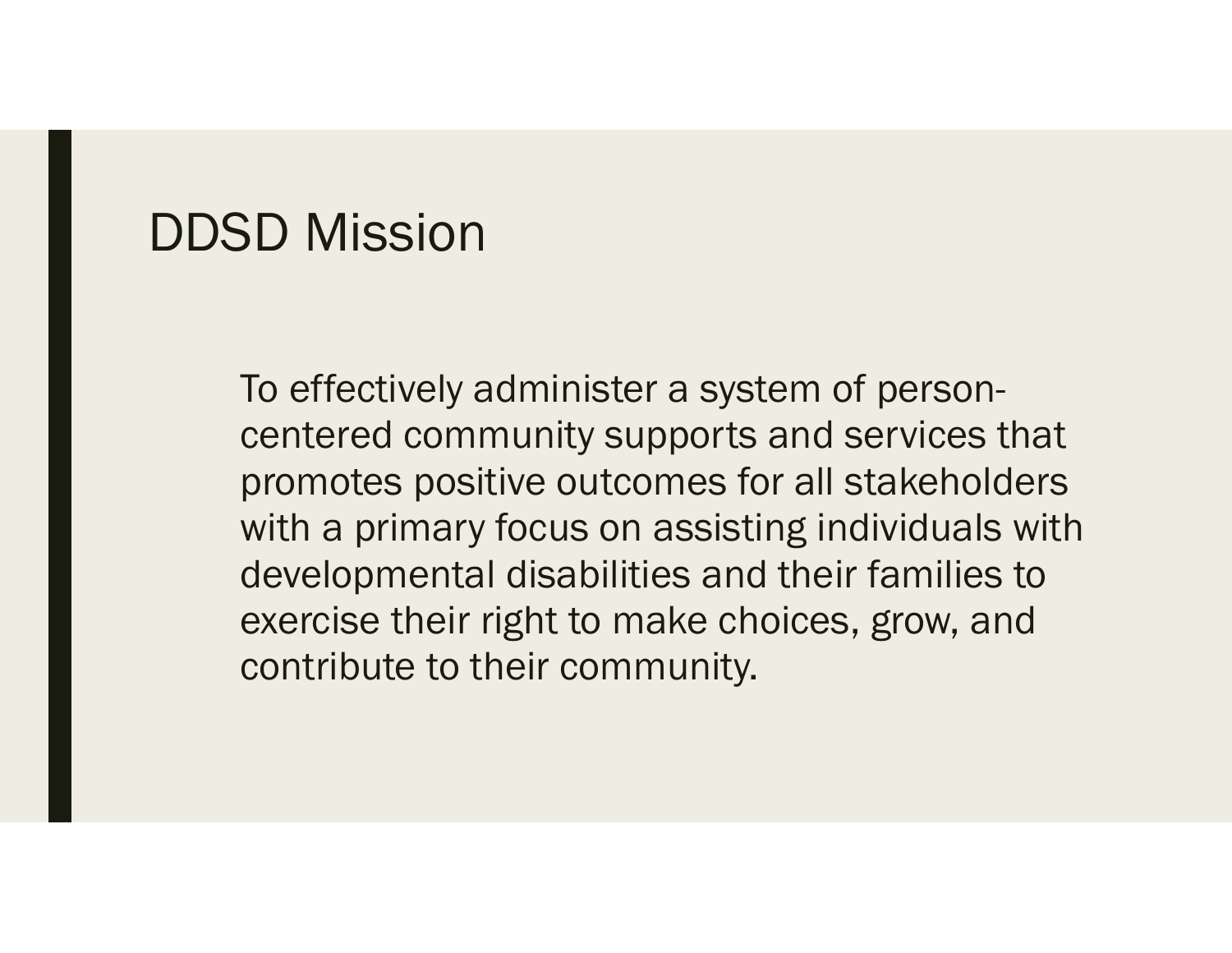## Settings Qualifications: Residential and Non-Residential

- All HCBS settings must meet certain qualifications including:
- Integration in, and supports access to, the greater community, including
	- • *opportunities to seek employment and work in competitive integrated settings*
	- *engage in community life*
	- *control personal resources*
	- *receive services in the community to the same degree of access as individuals not receiving Medicaid HCBS*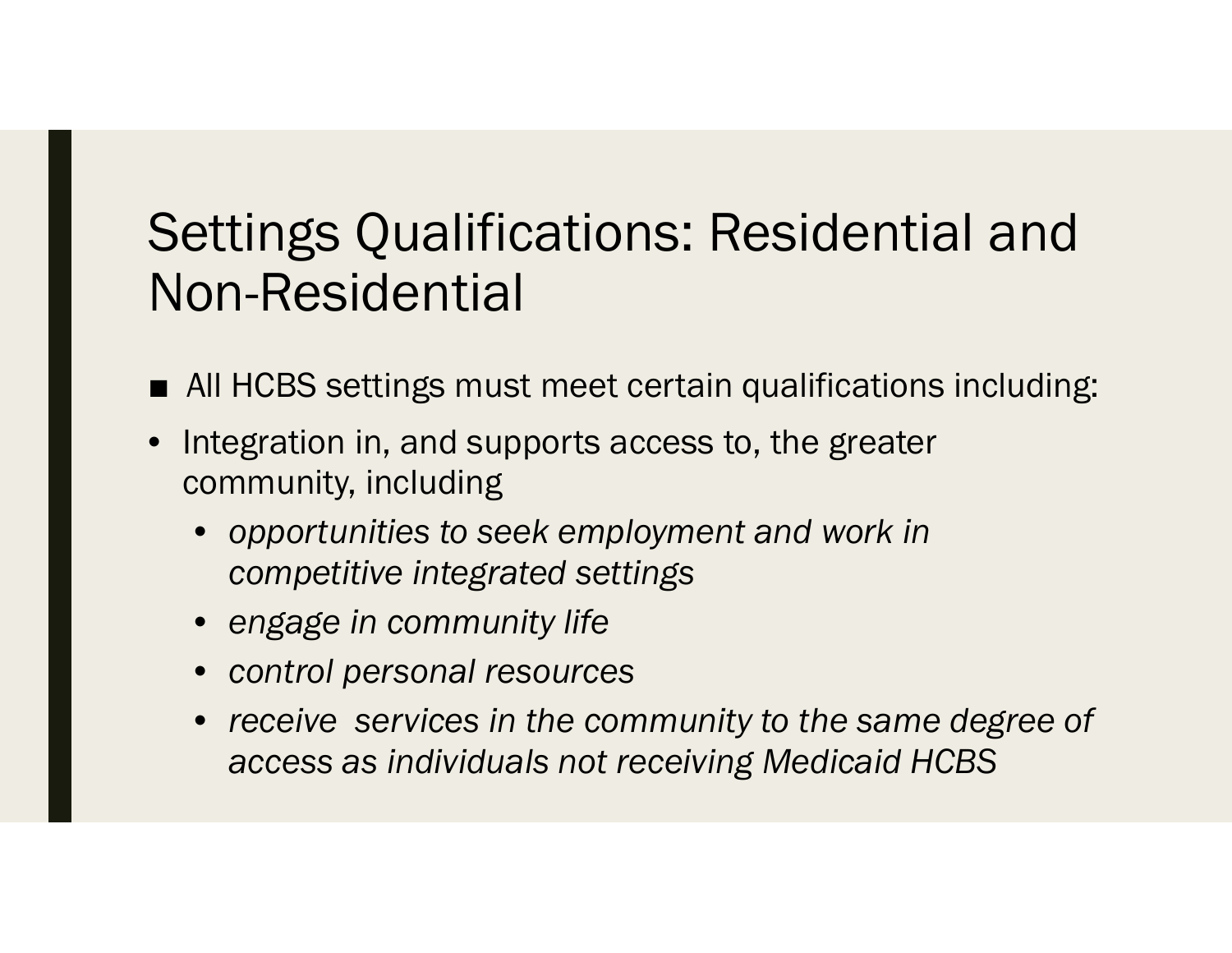## Settings Qualifications: Residential and Non-Residential

- Defining HCBS by the nature and quality of participants' experiences.
- Setting provisions establish a more outcome-oriented definition of HCBS
- The changes are intended to achieve the law's intention for Medicaid HCBS to provide alternatives to services provided in institutions and maximize the opportunities for waiver participants to have access to the benefits of community living, including receiving services in the most integrated setting.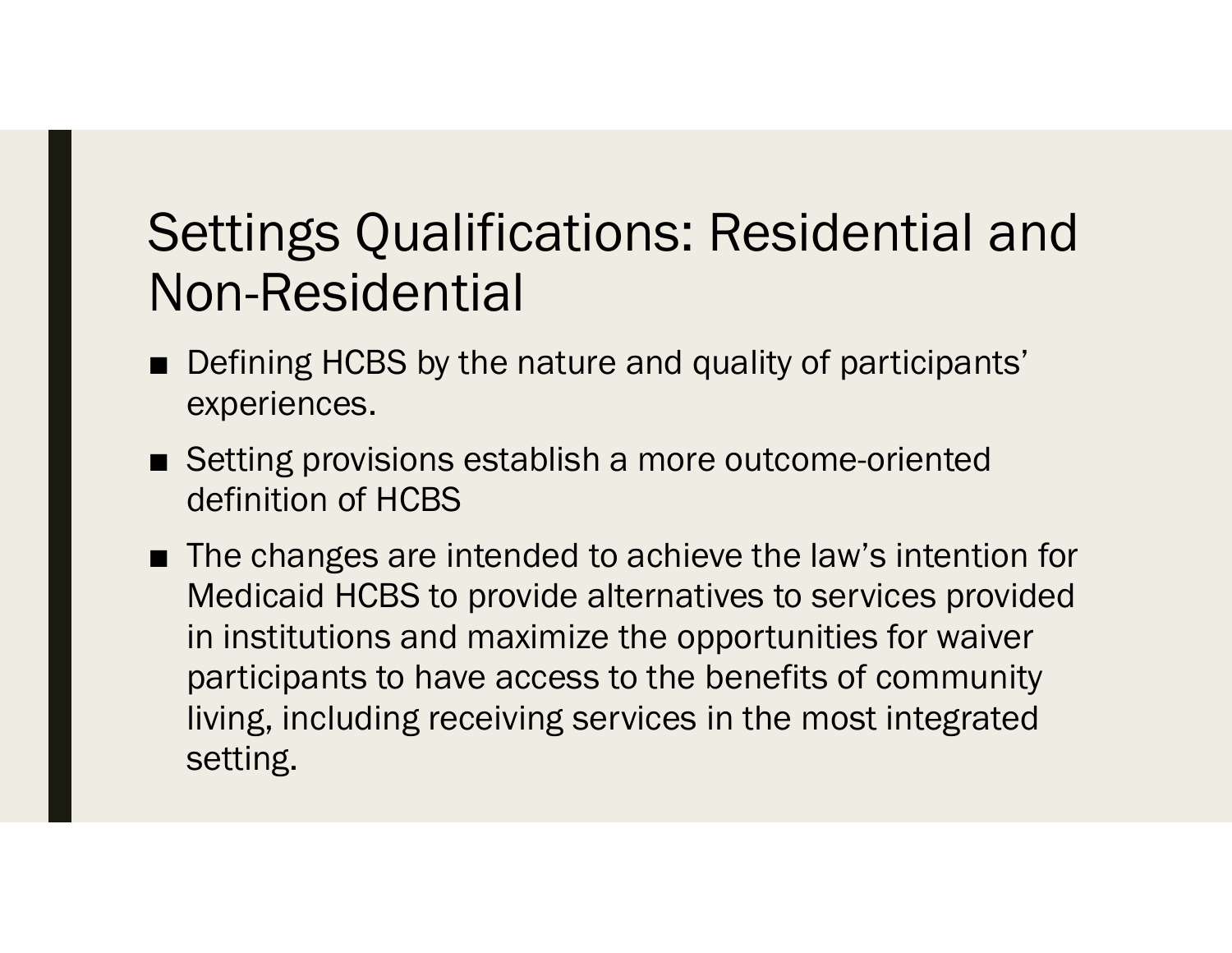## Provider-Owned or Controlled Residential Settings Qualifications

- The participant has the same responsibilities/protections from eviction as all tenants under landlord tenant laws of state, county, city, or other designated entity.
- If tenant laws do not apply, state ensures lease, residency agreement or other written agreement in place providing protections to address eviction processes and peals comparable to those provided under the jurisdiction's landlord tenant law.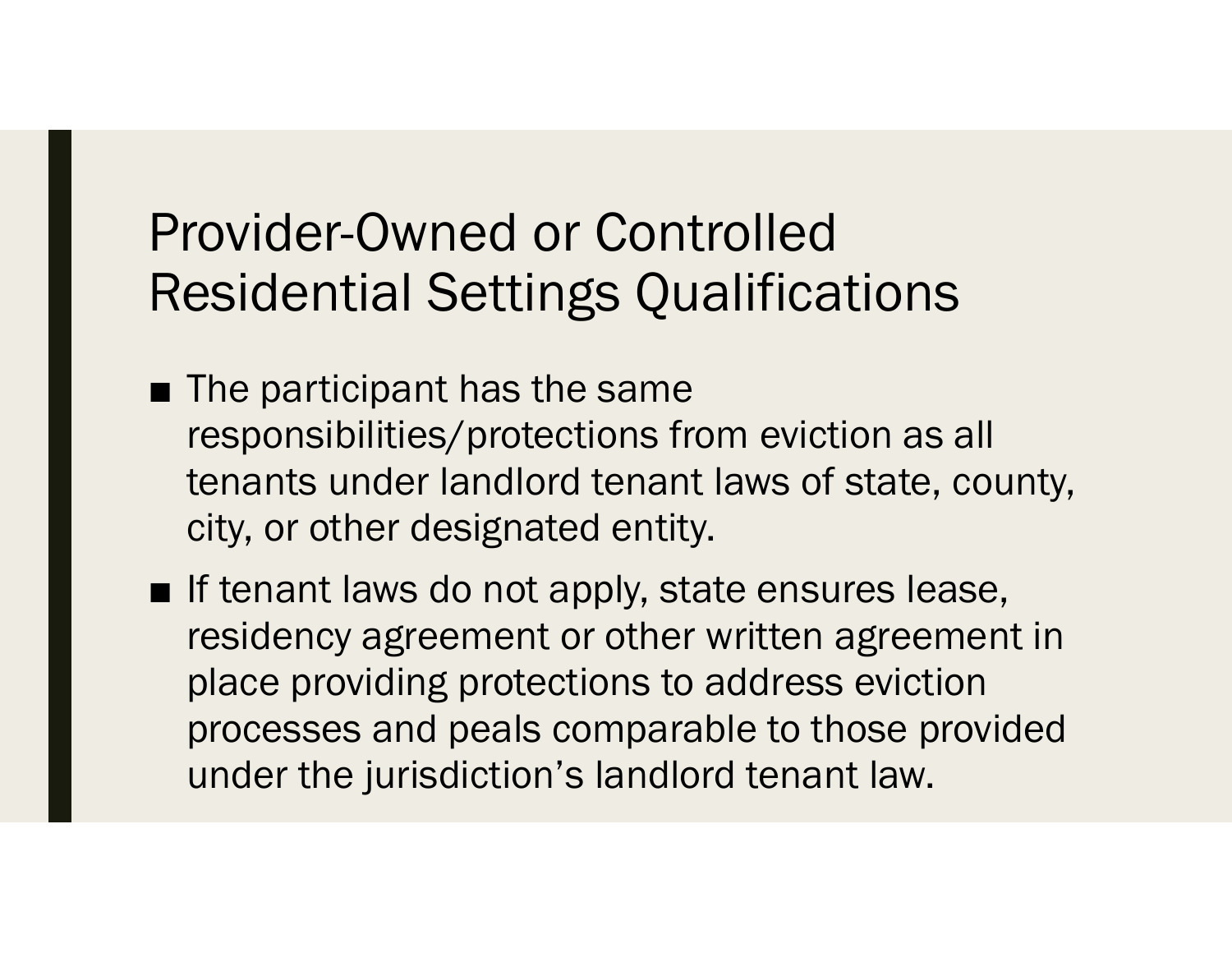### Provider-Owned or Controlled Residential Settings Continued Qualifications

- Individuals have the right to:
	- –*Privacy in their sleeping or living unit*
	- – *Lockable entrance doors, the individual and appropriate staff shall have keys to doors as needed*
	- *A choice of roommates*
	- – *Furnish and decorate their sleeping or living units within the lease or other agreement*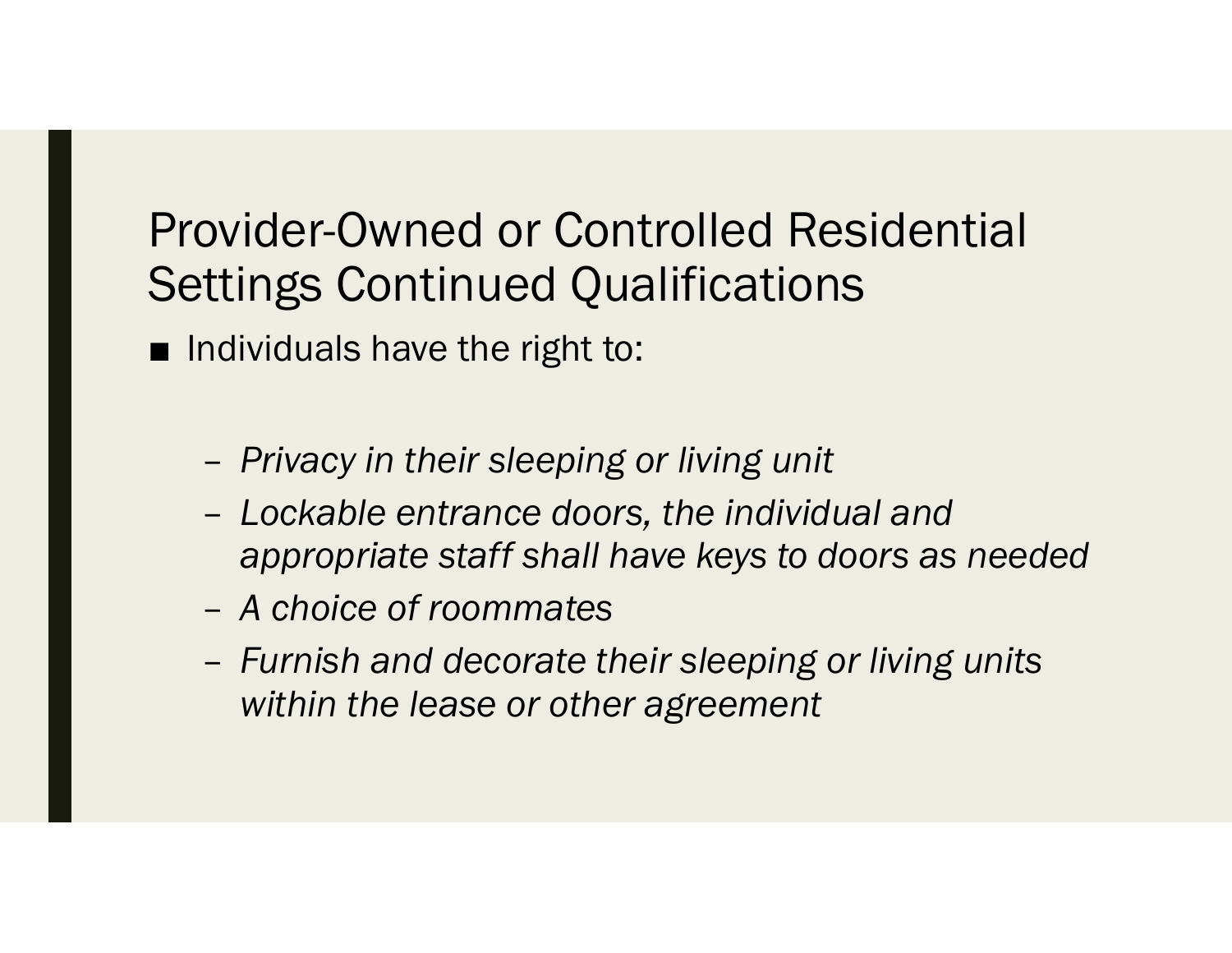### Provider-Owned or Controlled Residential Settings Continued Qualifications

■ Individuals have the right to:

- – *Have freedom and support to control their schedules and activities and have access to food at any time*
- –*Have visitors at any time*
- – *A setting that is physically accessible to the individual*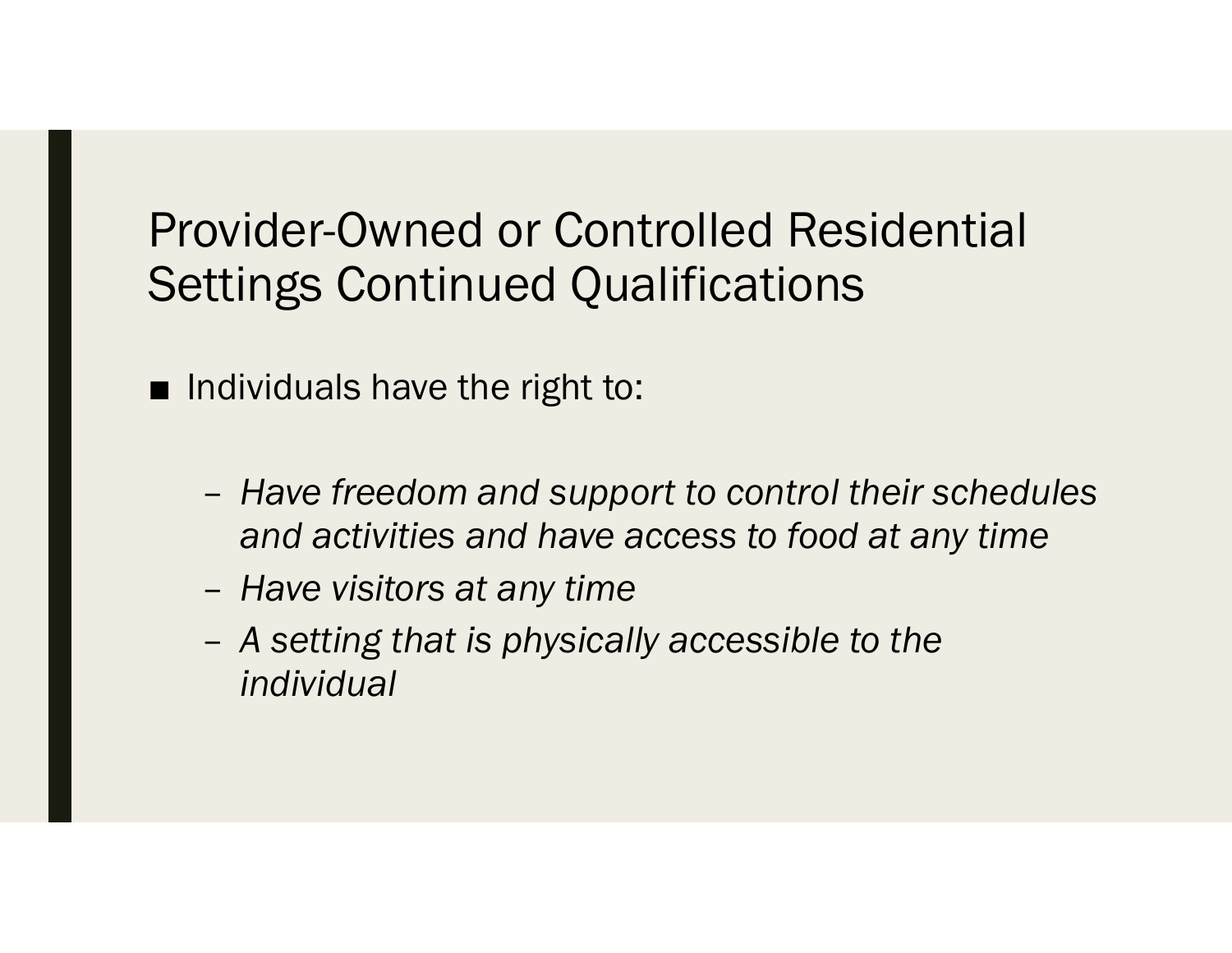### Provider-Owned or Controlled Residential Settings Continued Qualifications

- Modifications of the additional requirements must be:
	- –*Supported by specific assessed need*
	- –*Justified in the person-centered service plan*
	- –*Documented in the person-centered service plan*
	- – *And meet the additional specific criteria outline in the regulations*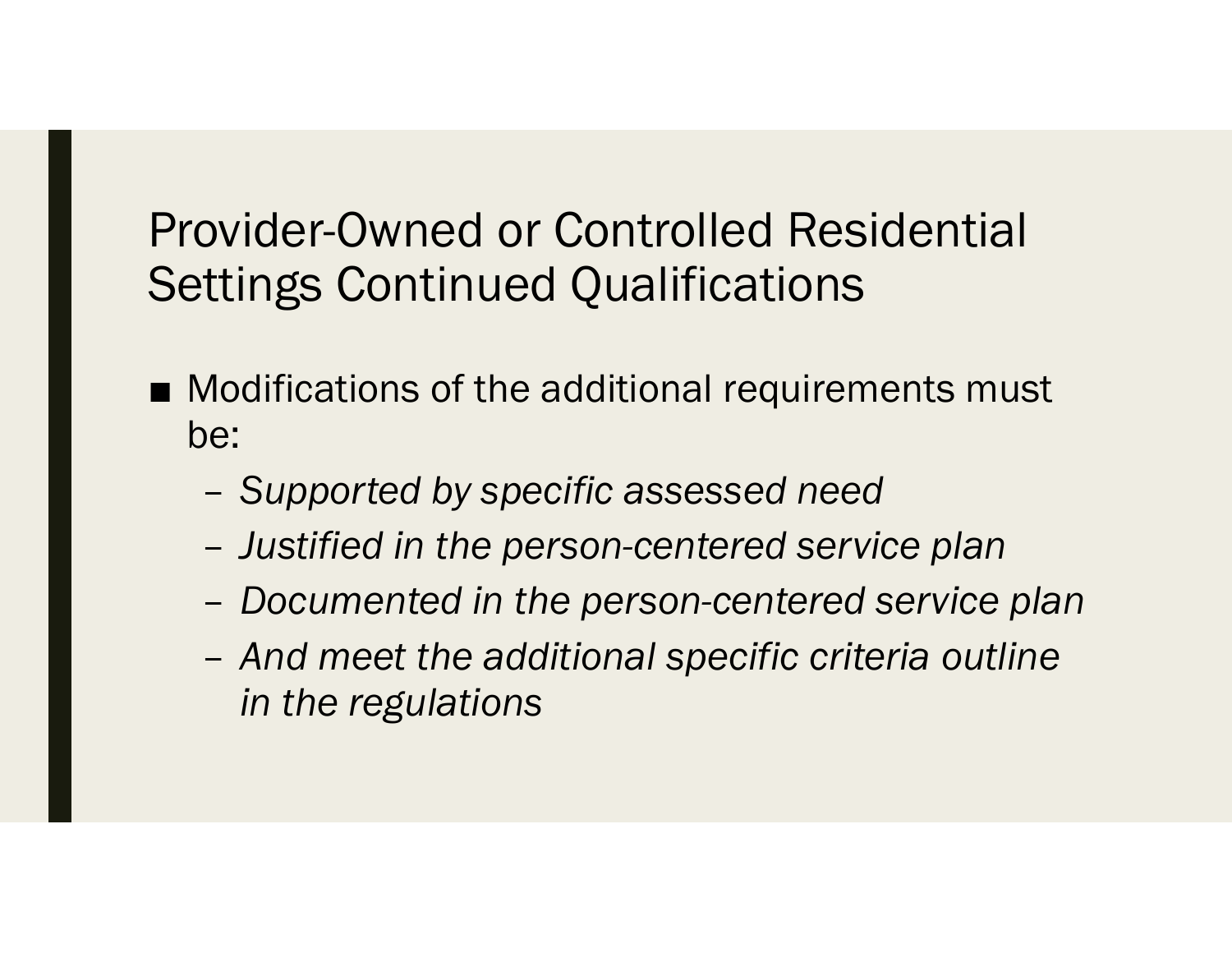## **Implications**

- The final rule is an enhancement and expansion of human rights
- It includes requirements for demonstrated and evidence-based individualized and person-directed service delivery
- Eligible individuals must be supported to have maximum control over their lives and day-to-day decision making.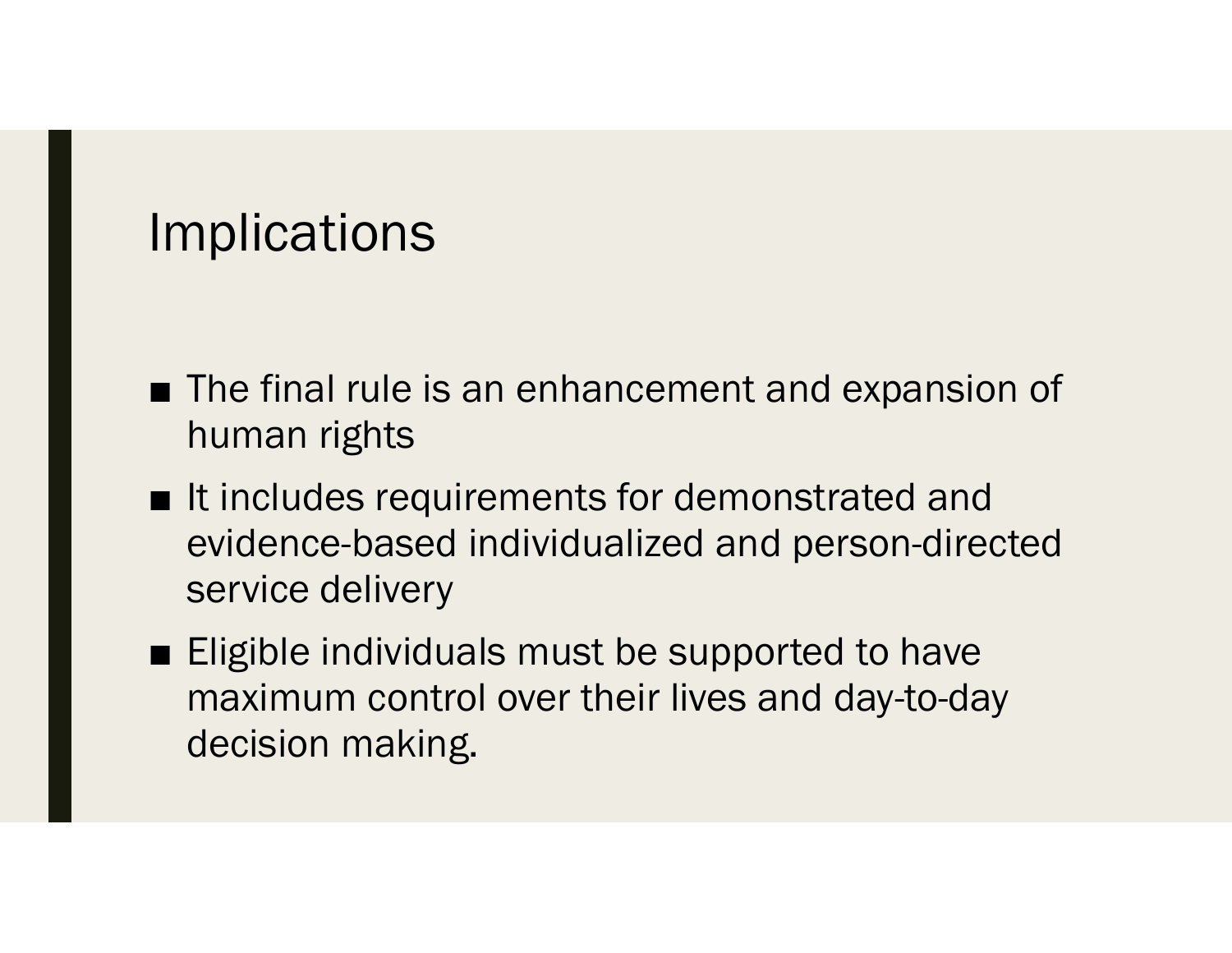## **Implications**

- All settings, residential and non-residential must meet the settings qualifications previously outlined
- Upon review, if settings do not meet qualifications outlined in the Final Rule, the following actions will be taken
	- –*Corrective changes to regulations & standards*
	- – *State will provide feedback to the providers, monitor compliance and execute remediation strategies*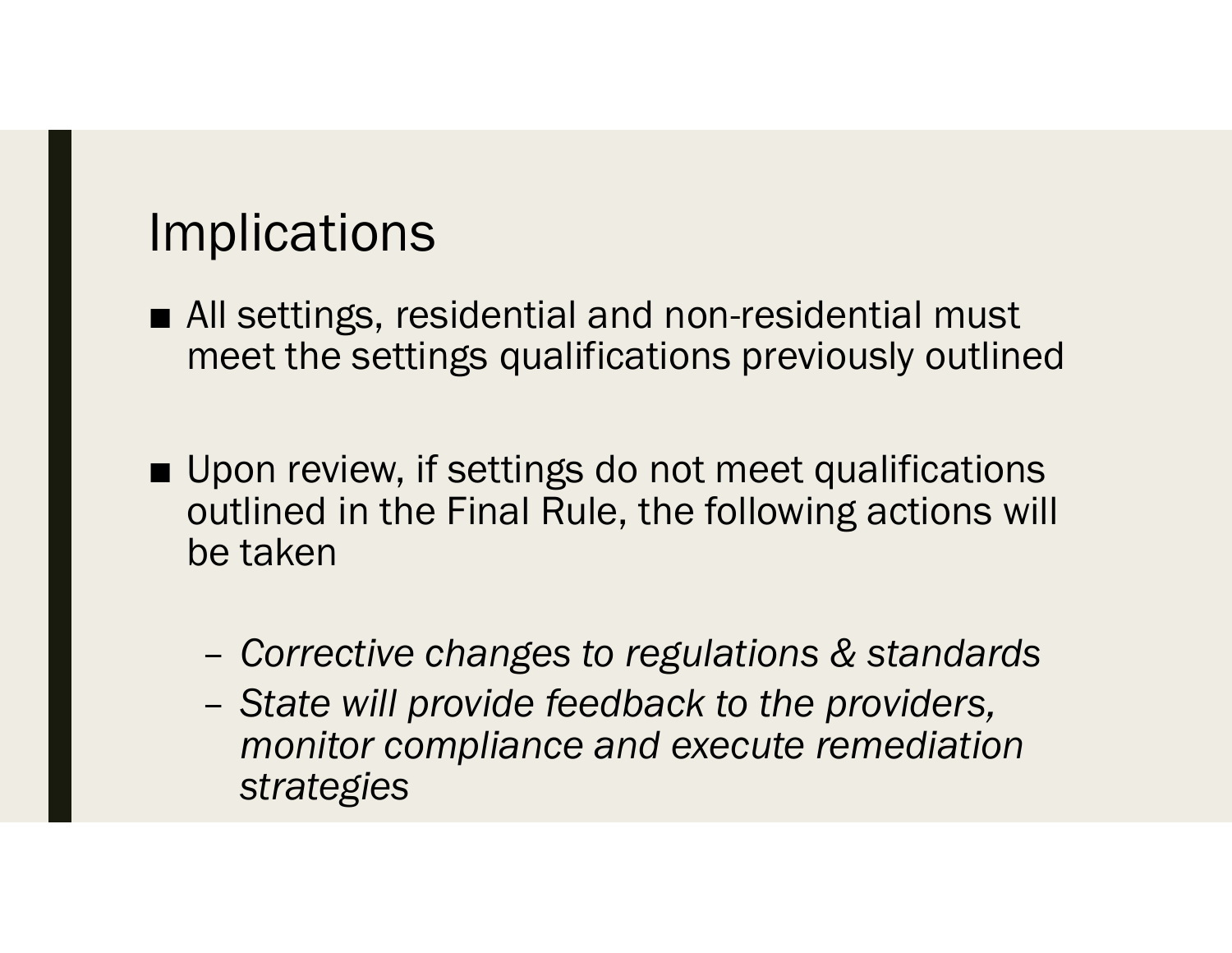## Person-Centered Planning

- Person-centered planning process
- directed by the individual
- person-centered plan with individually identified goals and preferences, including those related to community participation, employment, income and savings, health care and wellness, education and others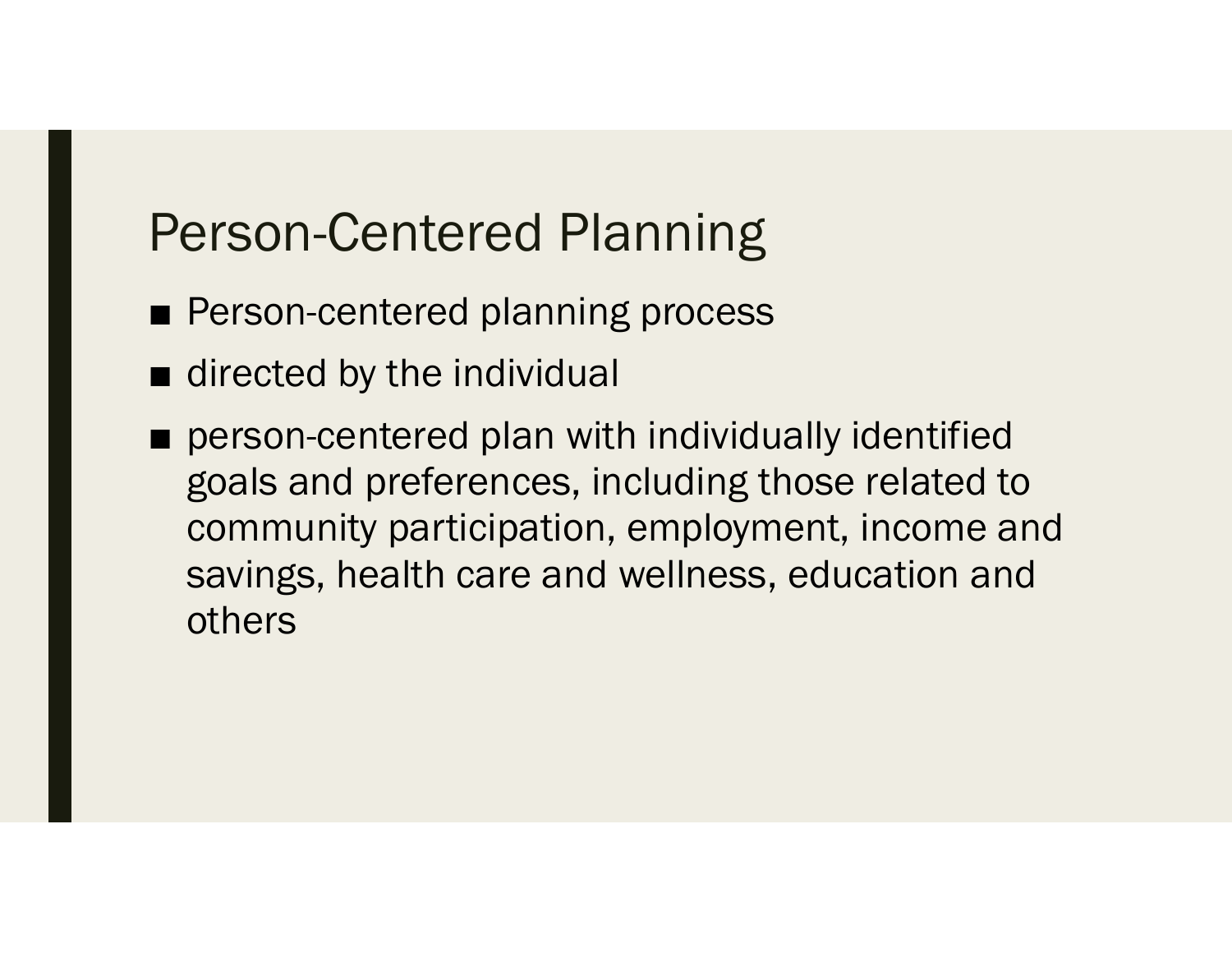## Person-Centered Planning

### ■ This planning process

- *will assist the individual in achieving personally defined outcomes in the most integrated community setting,*
- *ensure delivery of services in a manner that reflects personal preferences and choices, and*
- *contribute to the assurance of health and welfare.*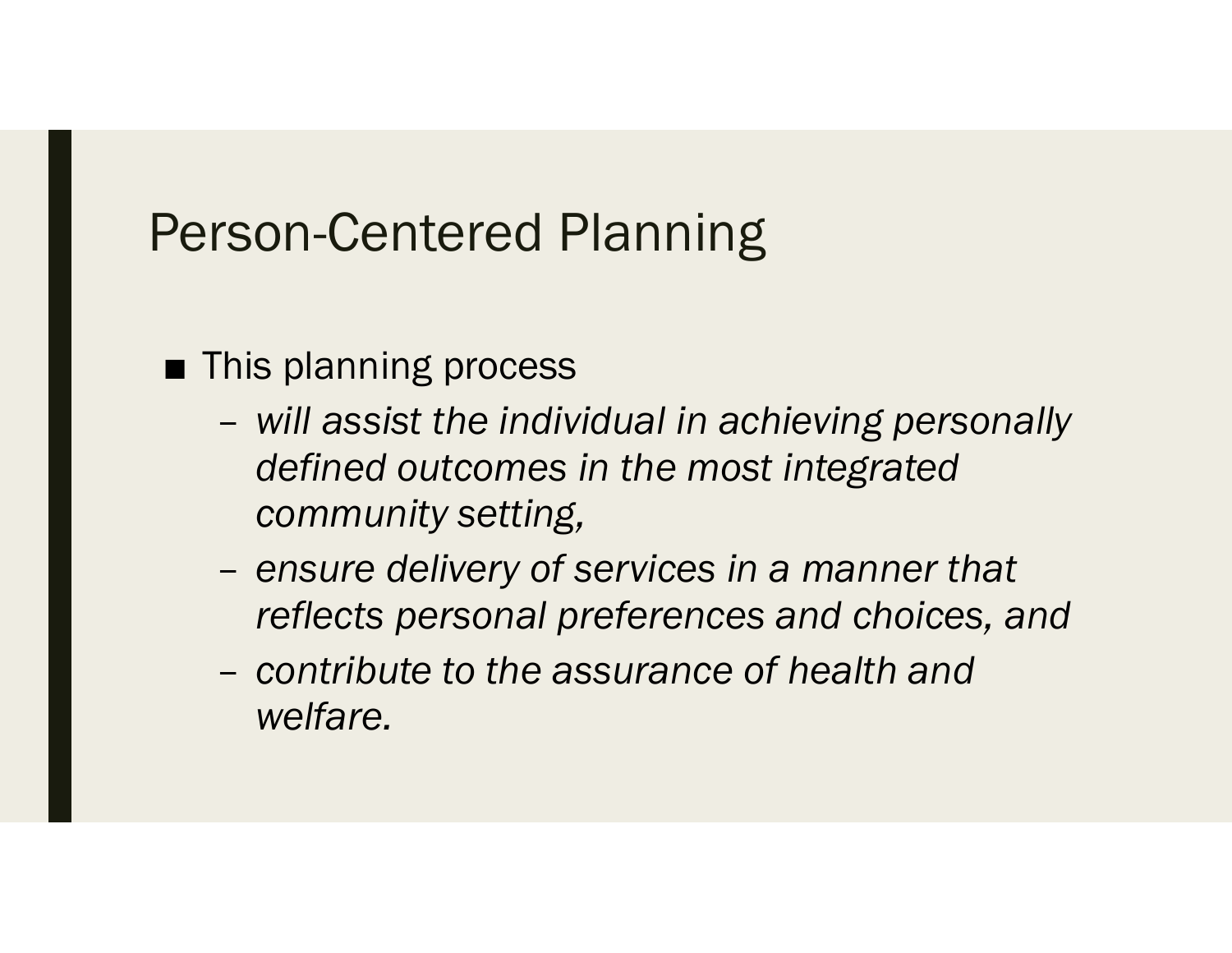EVERYONE MUST BE IN COMPLIANCE **BY** MARCH 17, 2019!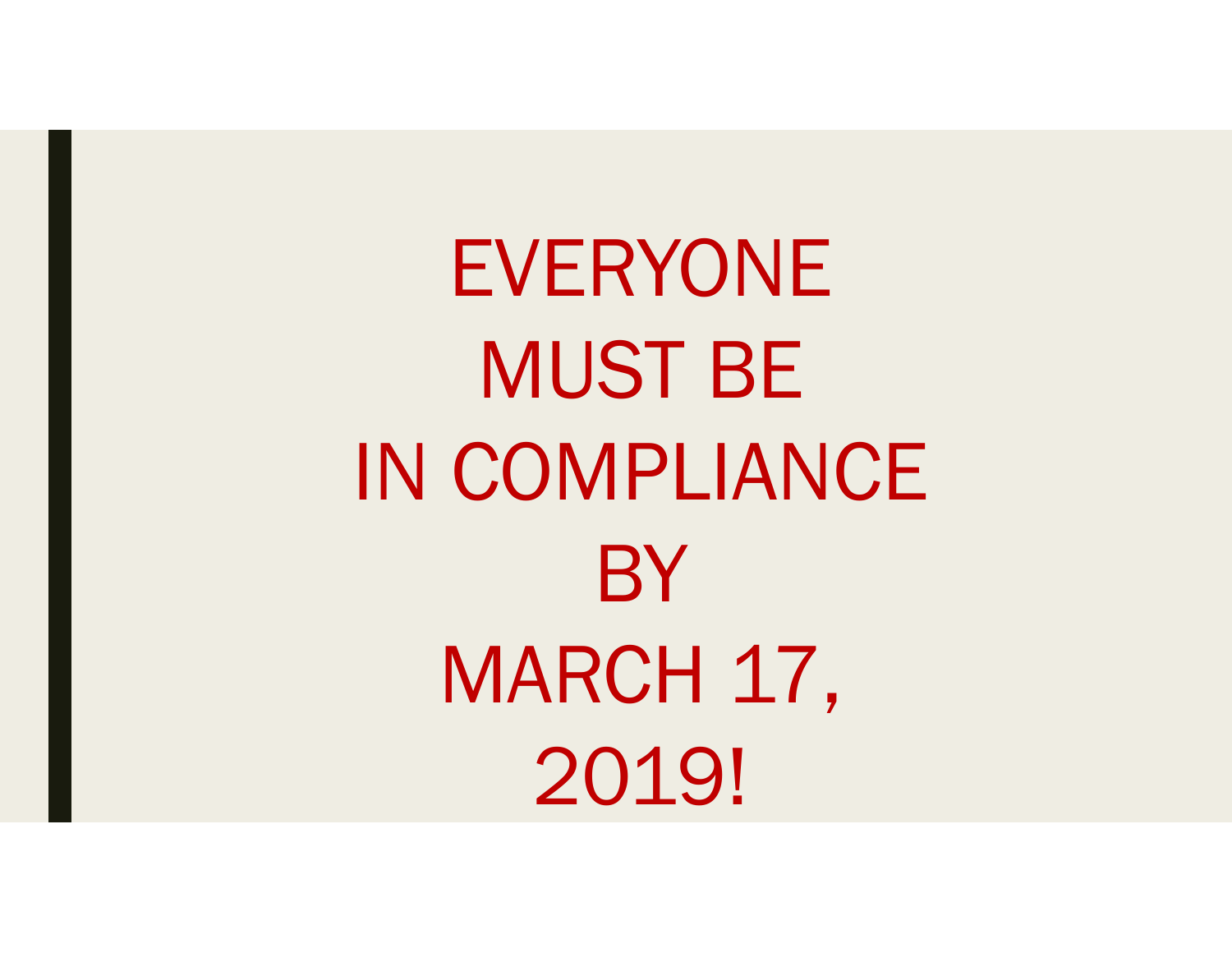## Statewide Transition Plan

■ Required by all states operating HCBS waivers

■ CMS approval required

■ Must include state's assessment of its system and ongoing strategies to assure compliance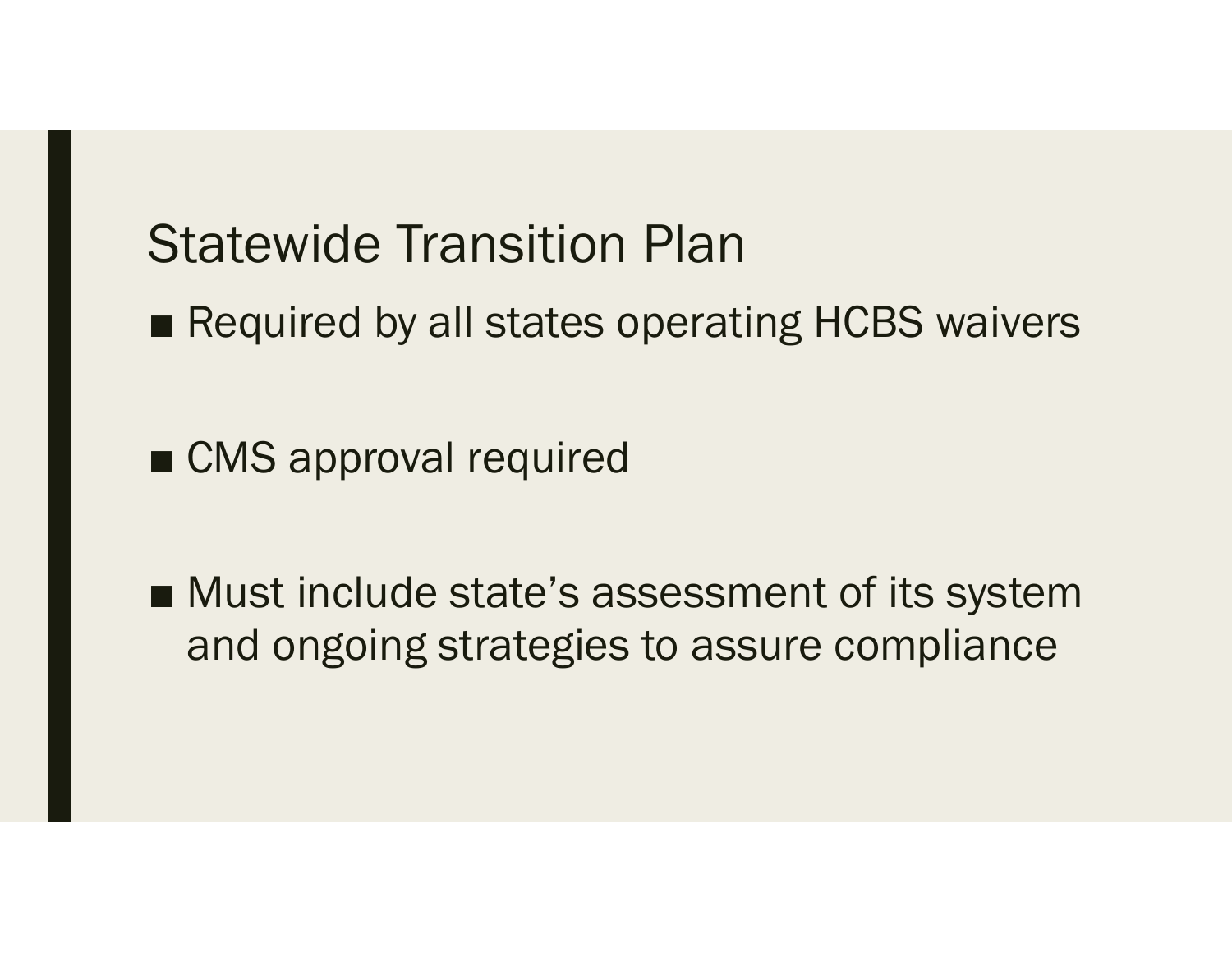# Statewide Transition Plan (SWTP)

- Systemic crosswalk
- Provider selfassessment
- training
- On-site validity audits
- Participant surveys
- Transitions
- Ongoing monitoring
- compliance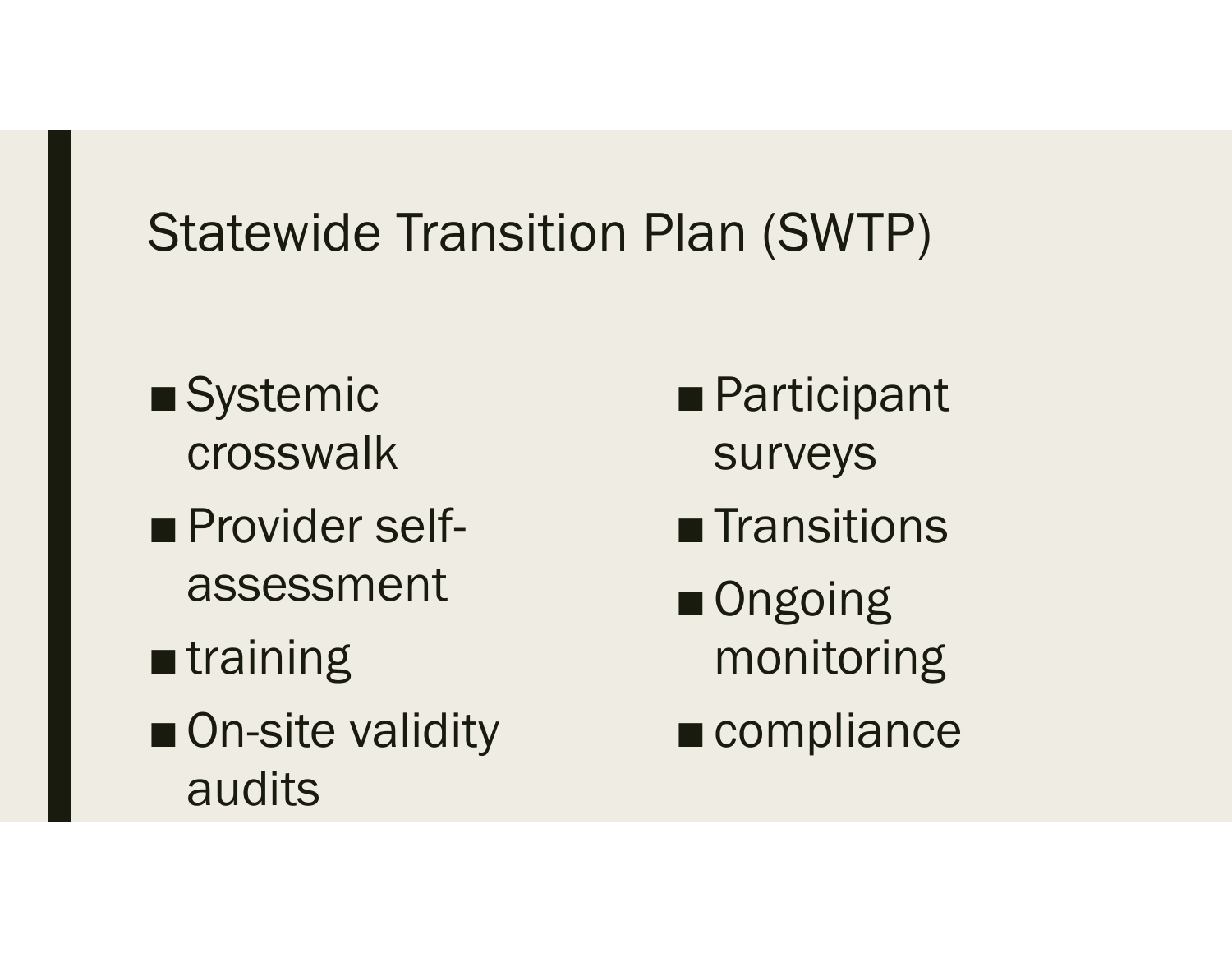# The Statewide Transition Plan Timeline

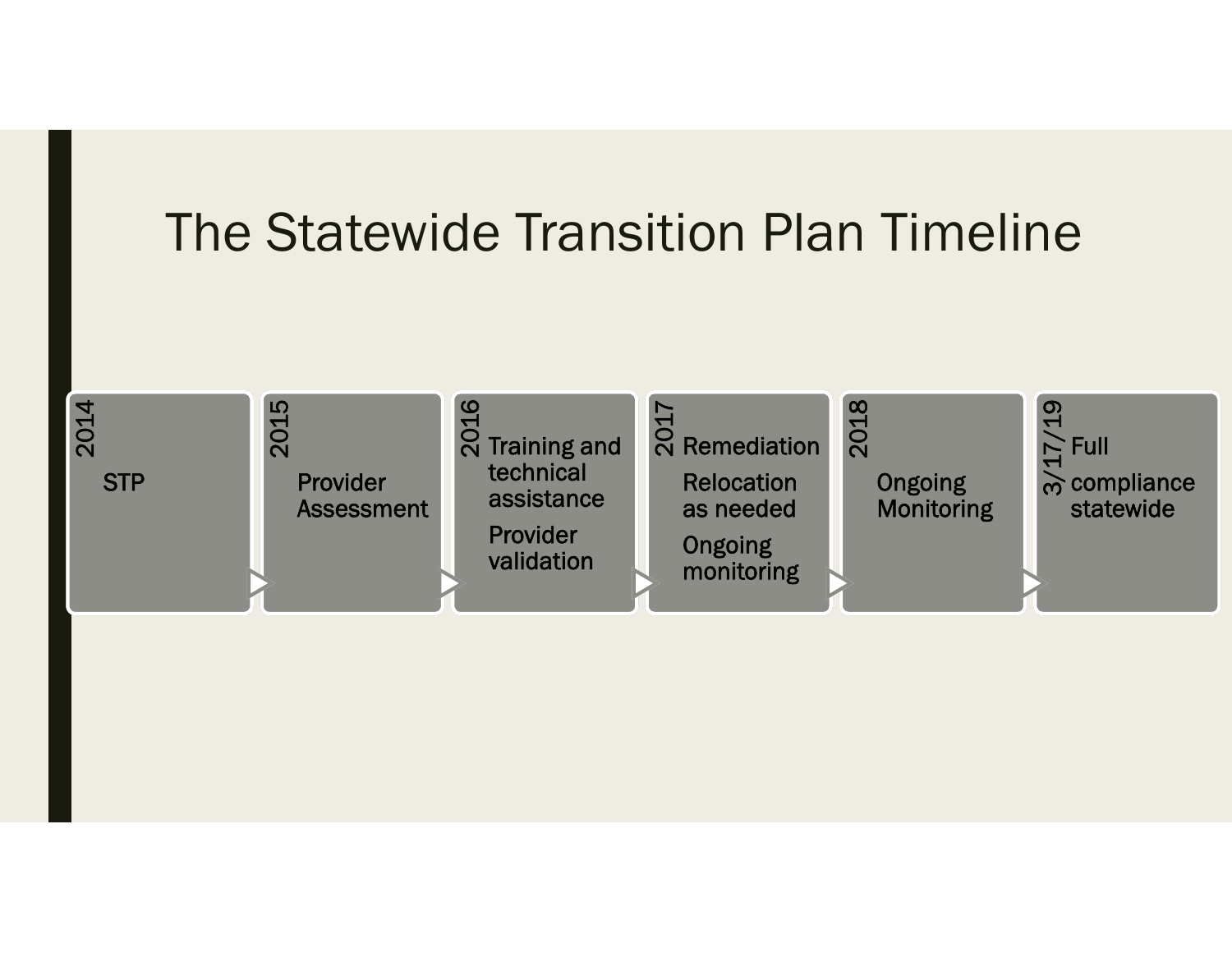## Systemic Review

Crosswalk of Regulations, Standards and approved Waiver Application against CMS Final Rule

Revisions to the Standards and Regulations for both Waivers to become compliant with the new rule.

*DDW Standards were updated June 2015, revised NMAC to be effective March 2016*

*Mi Via Standards and NMAC were updated and will be effective March 2016*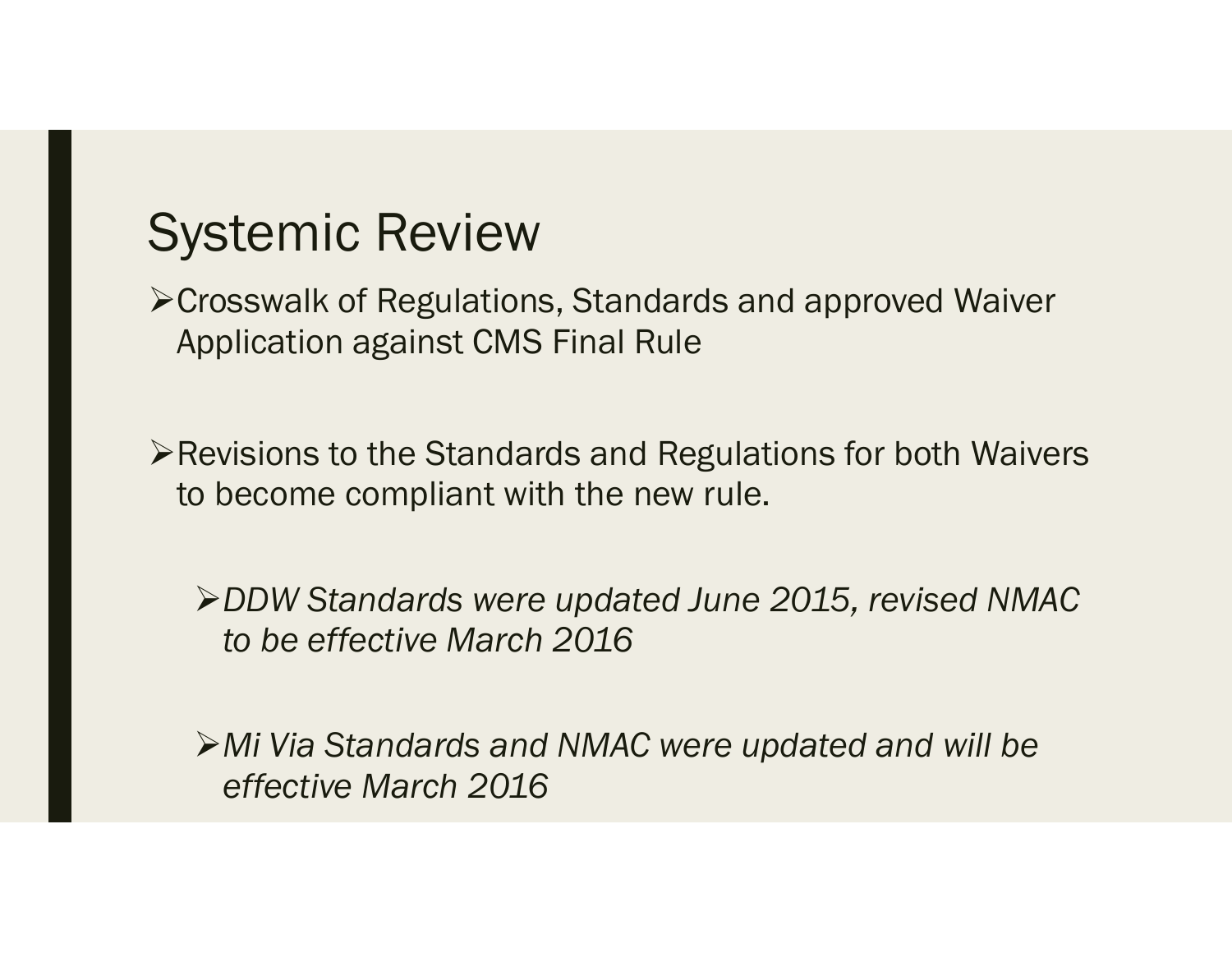### Provider Self-Assessment

# Thank you all for your participation!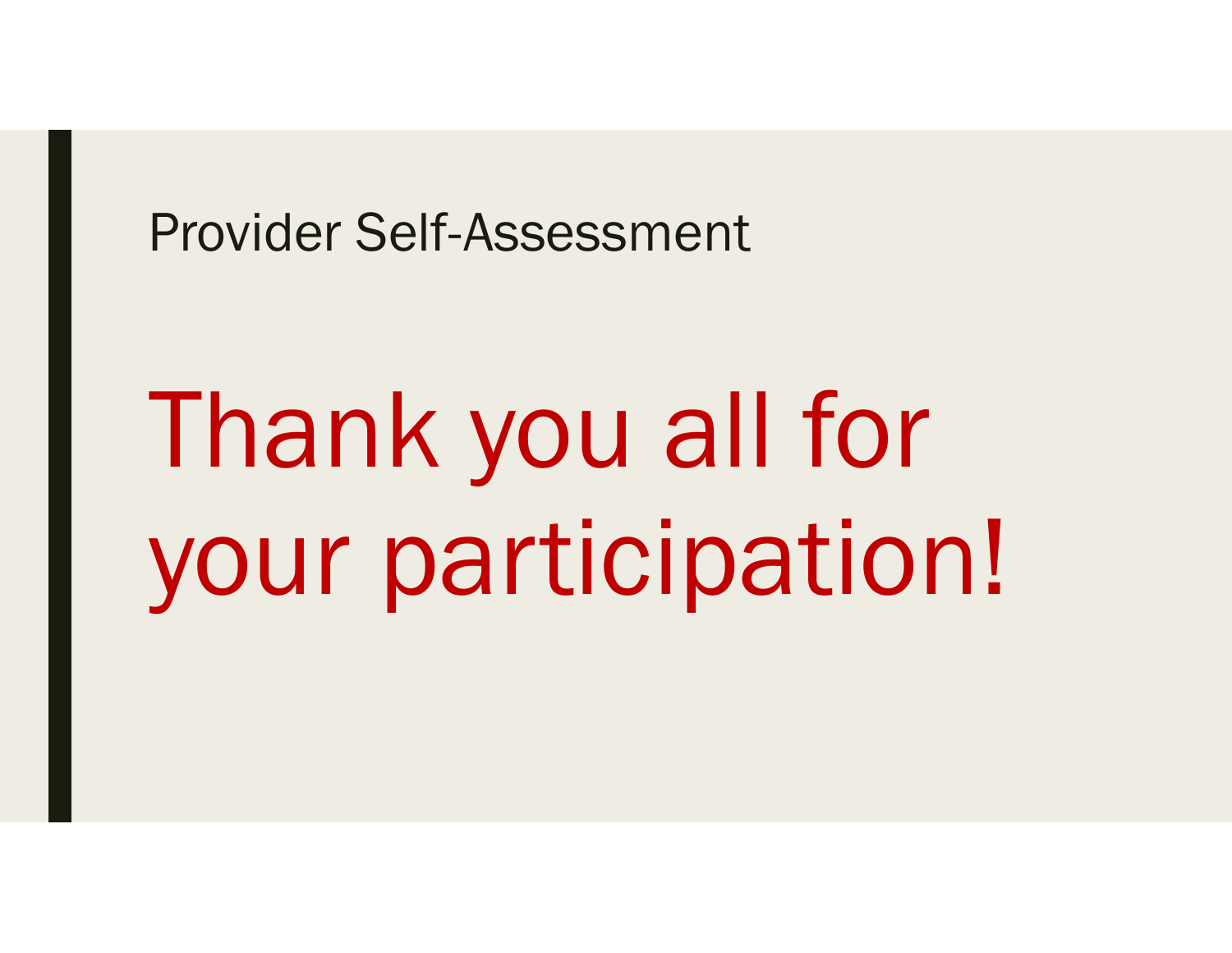### Provider Self-Assessment

### MI Via Settings:

- Employment Supports (nonresidential service)
- ❖ Community Membership Supports (non-residential service) – includes customized community group supports and/or community direct supports and navigation
- Living and Other Supports

### DD Waiver settings:

- ❖ Community Integrated Employment (non-residential service)
- ❖ Customized Community Supports (non-residential service)
- Living services (residential service) includes family living, intensive medical living, and supported living services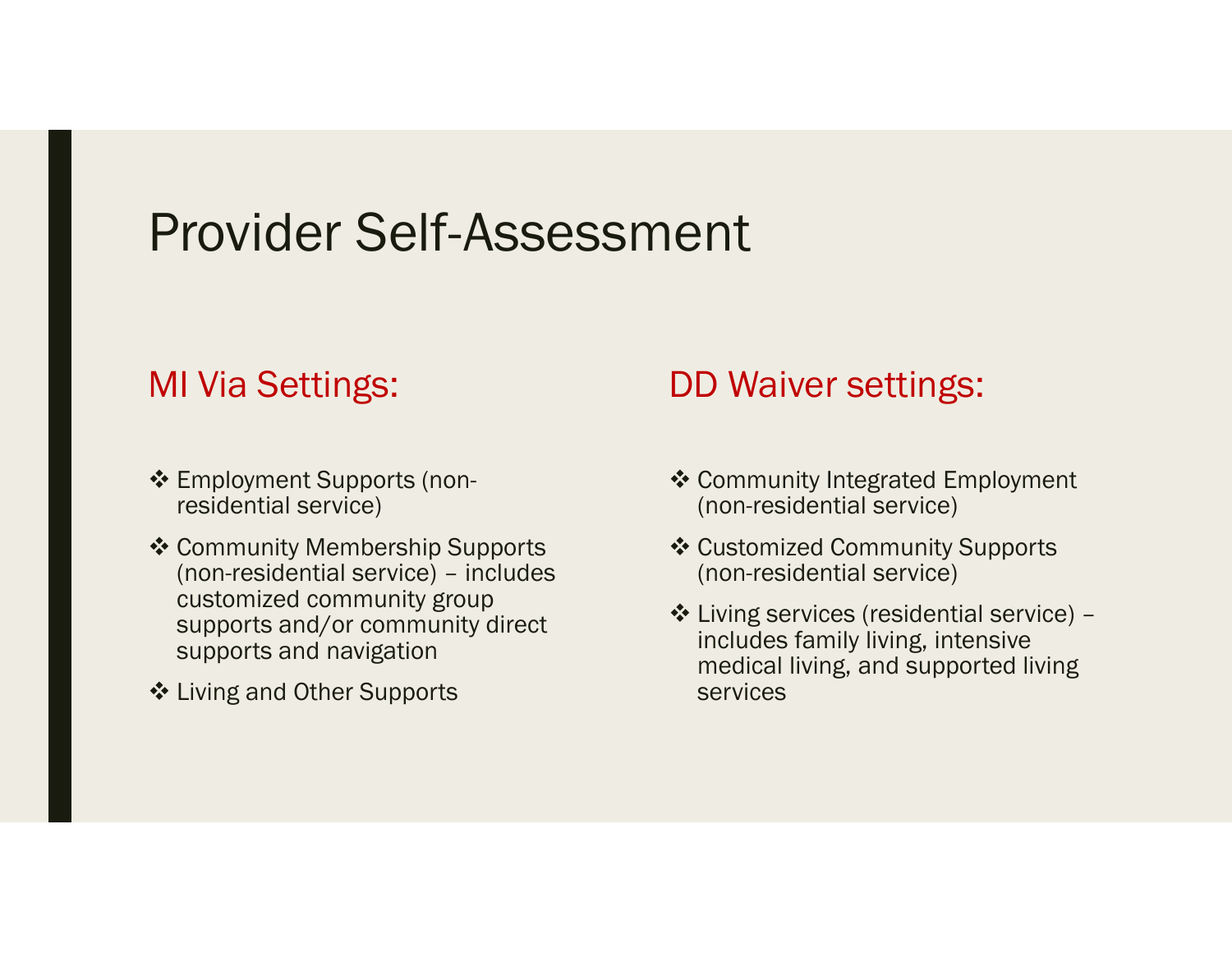# Survey Questions

### ■ Categories of review

- *1. Choice of Setting and Choice of Residence*
- *2. Community Access and Integration*
- *3. Living Space or Physical Space*
- *4. Staff Interactions and Privacy and Choice*
- *5. Services*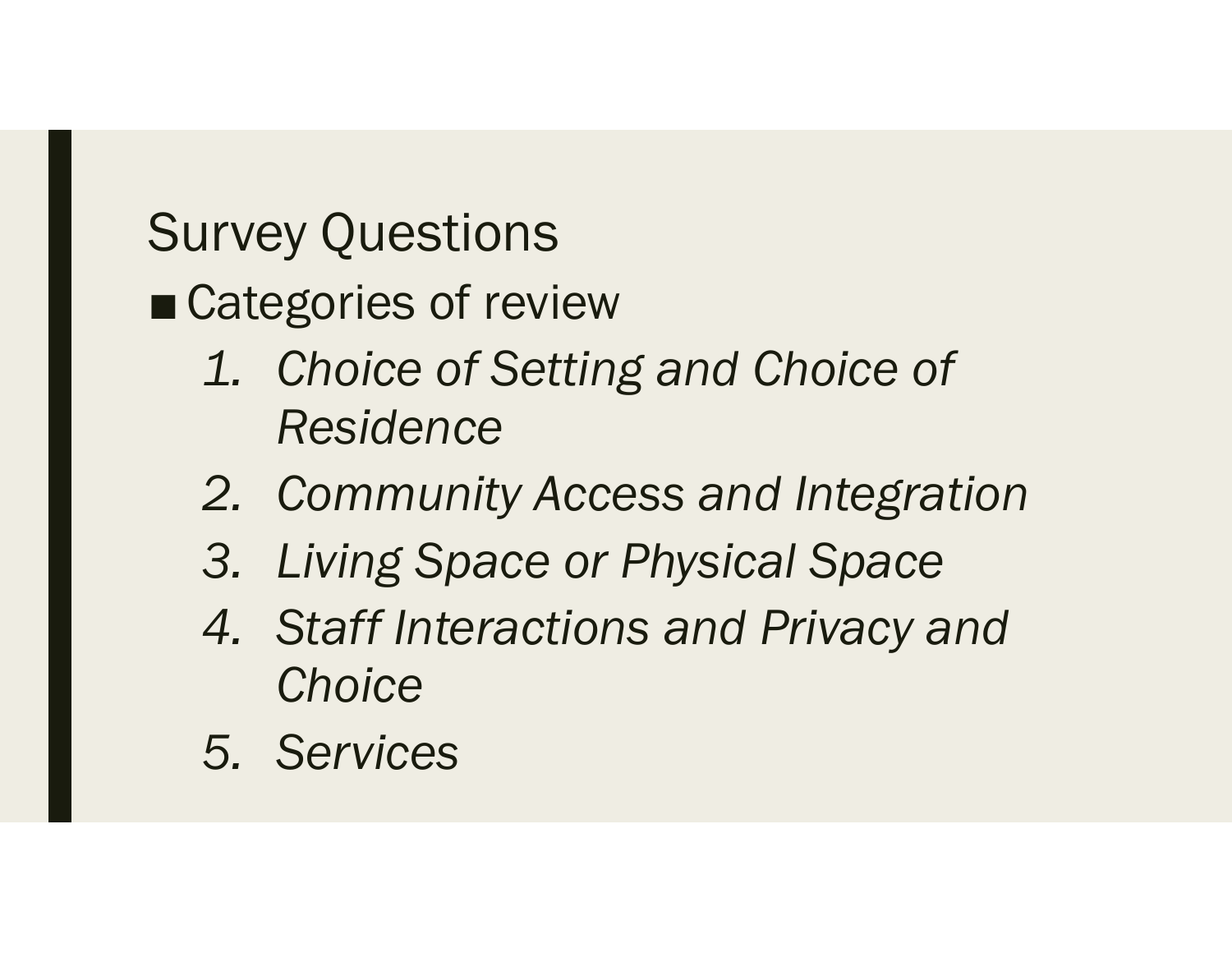## Results: Employment

### Mi Via

- ■ Choice of Setting 95.7%
- Community Access & Integration 91.7%
- Physical Space 97.6%
- Staff Interactions, Privacy & Choice 91.8%

### DDW

- ■ Choice of Setting 95.4%
- Community Access & Integration 91.0%
- ■ Physical Space 96.9%
- Staff Interactions, Privacy & Choice 93.4%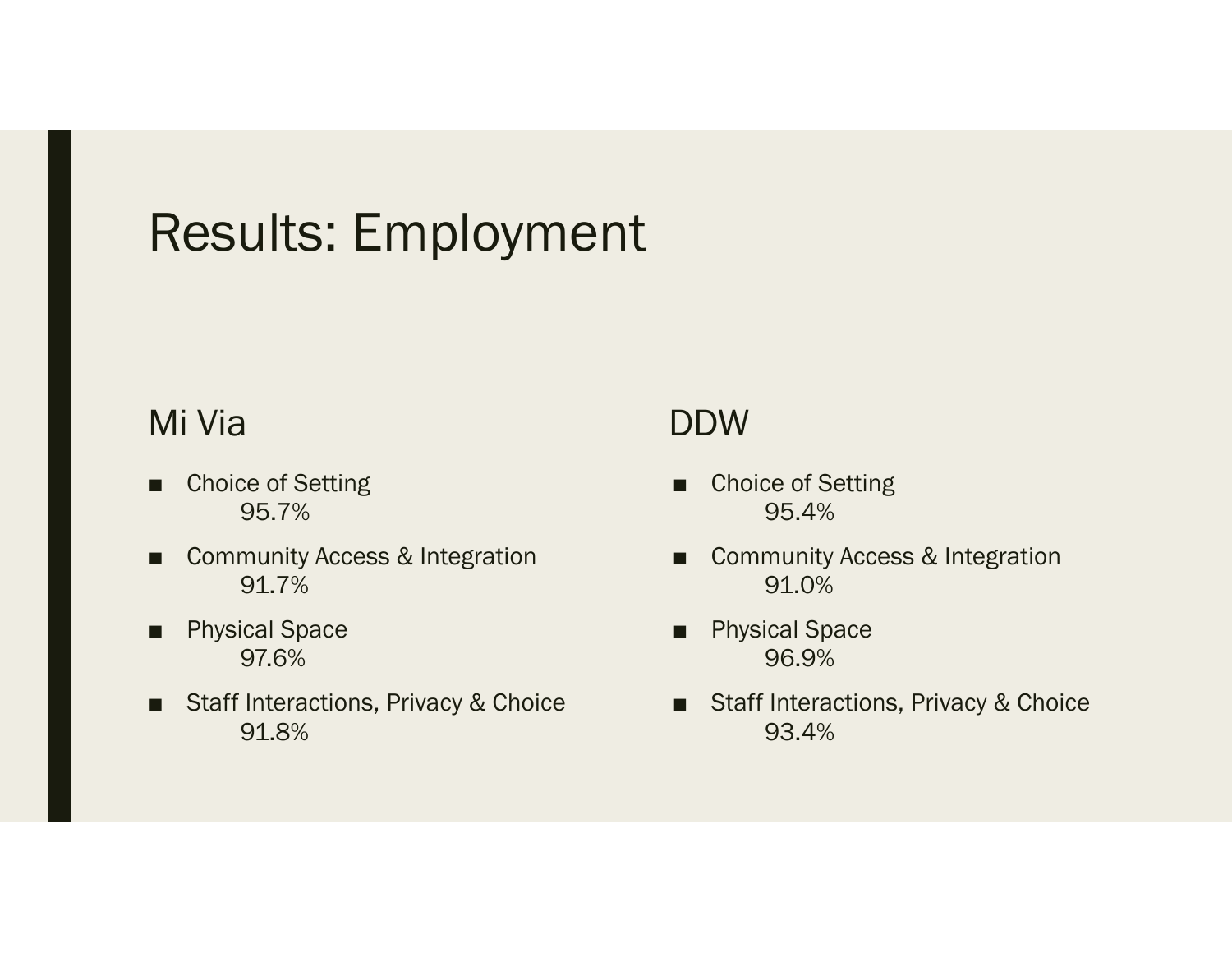## Results: Community Supports

#### Mi Via

- ■ Choice of Setting 95.4%
- ■ Community Access & Integration 91.9%
- Physical Space 97.7%
- Staff Interactions, Privacy & Choice 93.9%

#### DDW

- ■ Choice of Setting 93.8%
- ■ Community Access & Integration 90.9%
- ■ Physical Space 97.3%
- Staff Interactions, Privacy & Choice 93.8%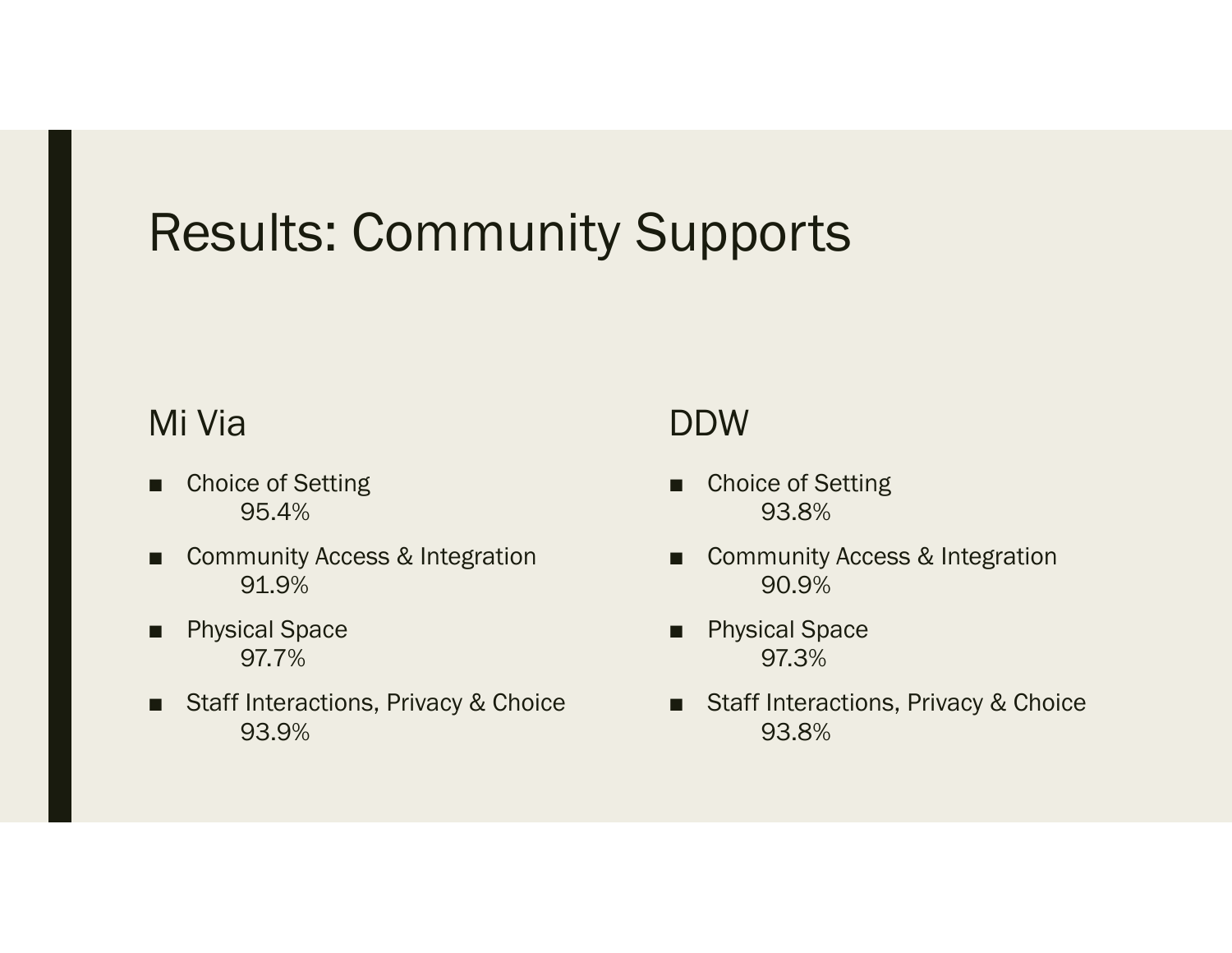# Results: Living Services

### Mi Via

- Choice of Residence 94.6%
- Community Access & Integration 84.3%
- Living Space 92.9%
- Staff Interactions and Privacy 96.0%
- Services 93.2%

### DDW

- ■ Choice of Residence 84.2%
- Community Access & Integration 82.5%
- ■ Living Space 90.2%
- Staff Interactions and Privacy 96.5%
- ■**Services** 90.0%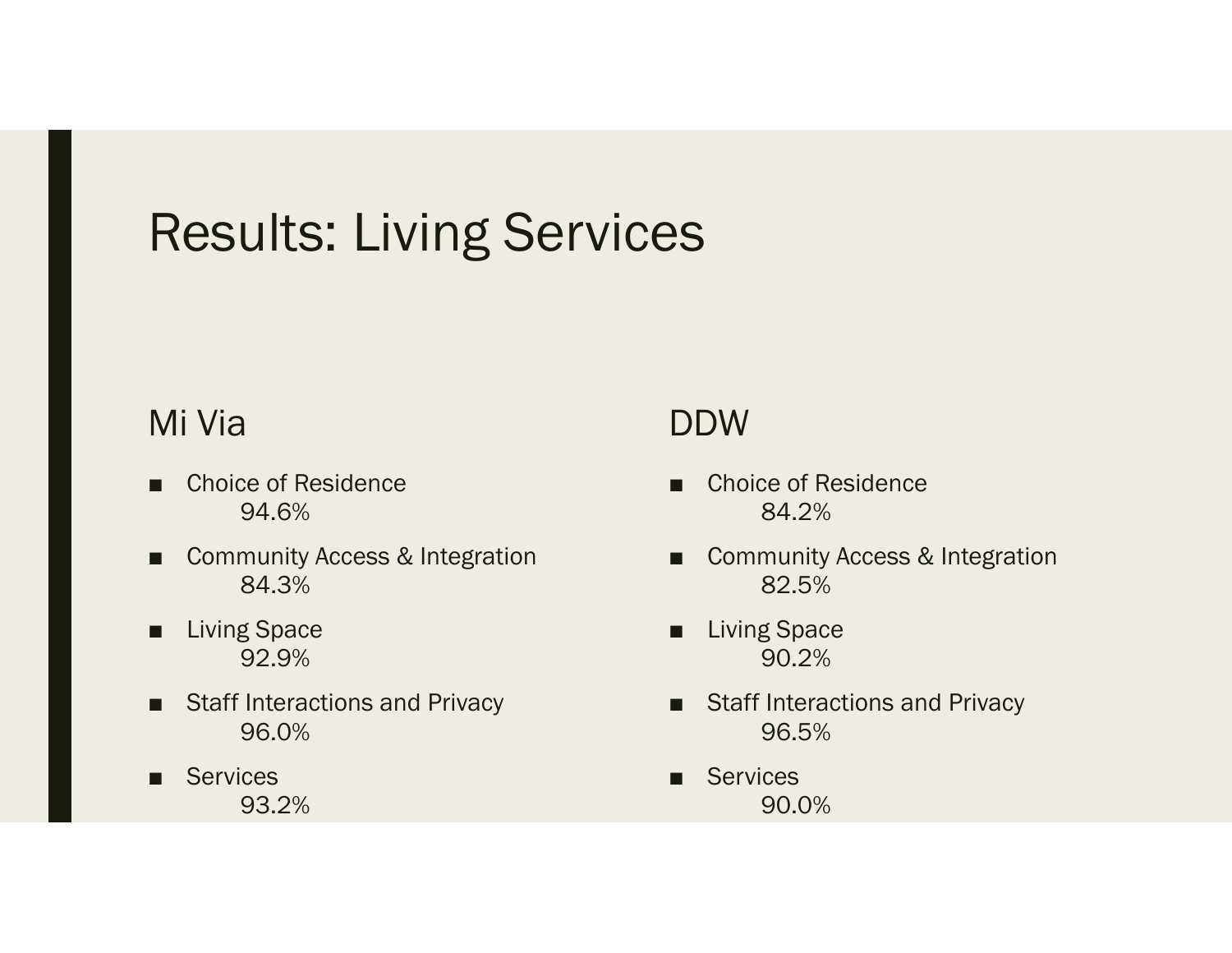### Results: Areas to Improve

### Mi Via

■ Community access and integration

## DD Waiver

■ Community access and integration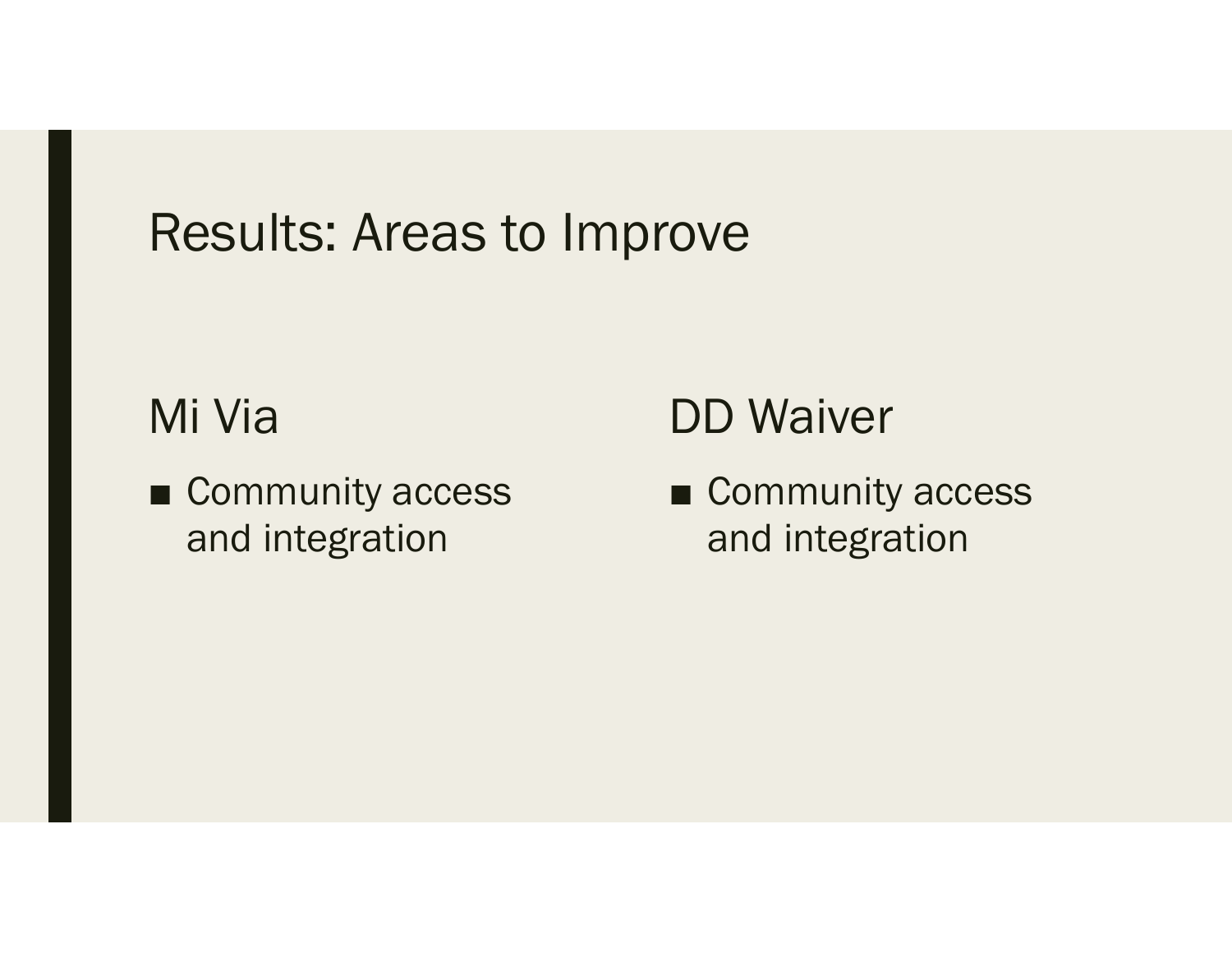# NEXT STEPS

- 1. DDSD TO PERFORM ONSITE VALIDITY CHECKS
- 2. PARTICIPANT SURVEY-VALIDATION
- 3. IDENTIFY ALL SETTING CLASSIFICATIONS
- 4. EXECUTE REMEDIATION STRATEGIES
- 5. TRANSITION PARTICIPANTS IF NECESSARY
- 6. MONITOR ONGOING COMPLIANCE-DHI